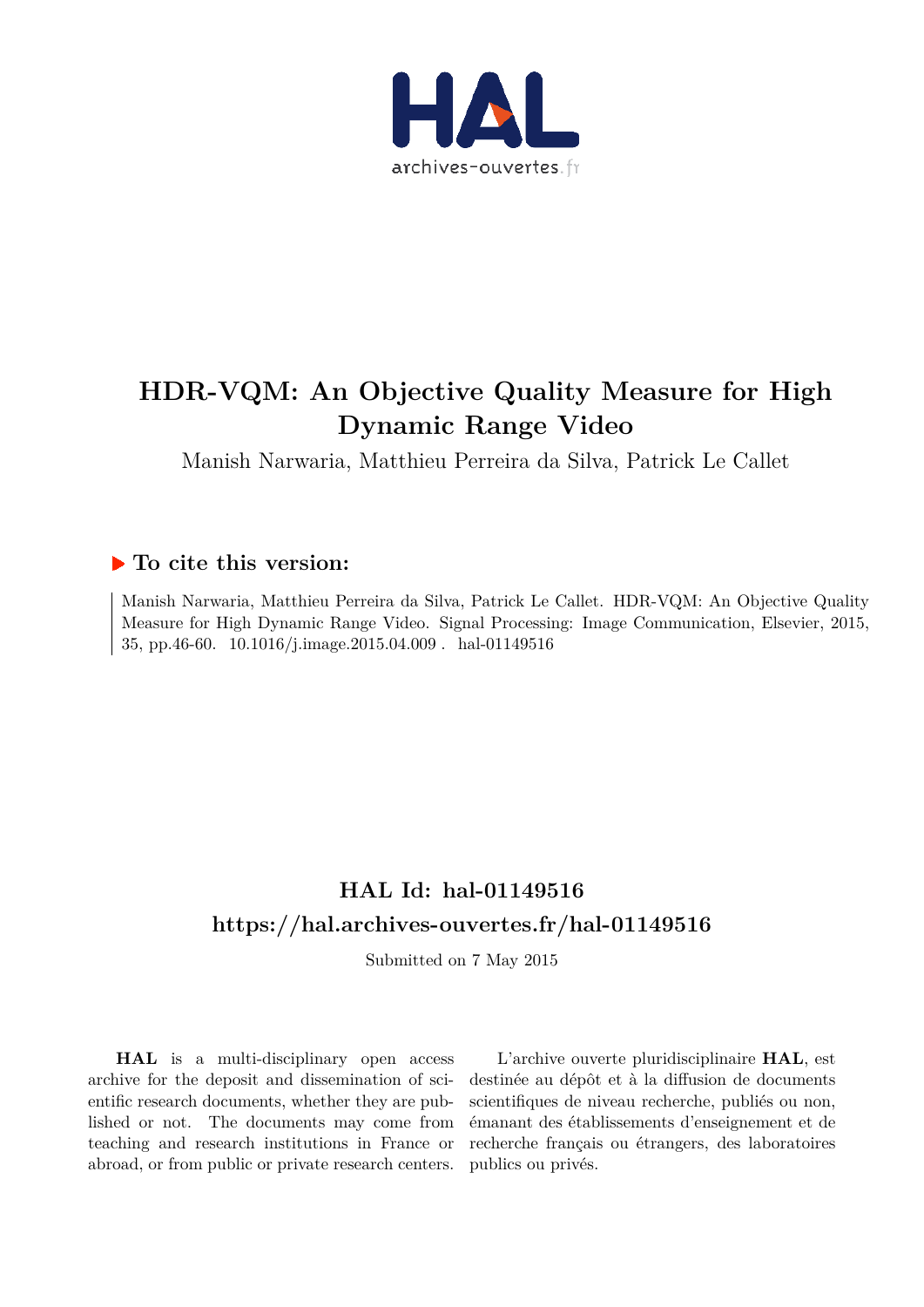# HDR-VQM: An Objective Quality Measure for High Dynamic Range Video

Manish Narwaria, Matthieu Perreira Da Silva, Patrick Le Callet

#### Abstract

High Dynamic Range (HDR) signals fundamentally differ from the traditional low dynamic range (LDR) ones in that pixels are related (proportional) to the physical luminance in the scene (i.e. scenereferred). For that reason, the existing LDR video quality measurement methods may not be directly used for assessing quality in HDR videos. To address that, we present an objective HDR video quality measure (HDR-VQM) based on signal pre-processing, transformation, and subsequent frequency based decomposition. Video quality is then computed based on a spatio-temporal analysis that relates to human eye fixation behavior during video viewing. Consequently, the proposed method does not involve expensive computations related to explicit motion analysis in the HDR video signal, and is therefore computationally tractable. We also verified its prediction performance on a comprehensive, in-house subjective HDR video database with 90 sequences, and it was found to be better than some of the existing methods in terms of correlation with subjective scores (for both across sequence and per sequence cases). A software implementation of the proposed scheme is also made publicly available for free download and use.

#### Index Terms

High Dynamic Range (HDR) video quality, objective quality, spatio-temporal analysis.

# I. INTRODUCTION

The advent of better technologies in the field of visual signal capture and processing has fueled a paradigm shift in todays' multimedia communication systems. As a result, the notion

The authors are with IRCCyN/IVC group, University of Nantes, 44306, France e-mail: (manish.narwaria@univ-nantes.fr, matthieu.perreiradasilva@univ-nantes.fr, patrick.lecallet@univ-nantes.fr).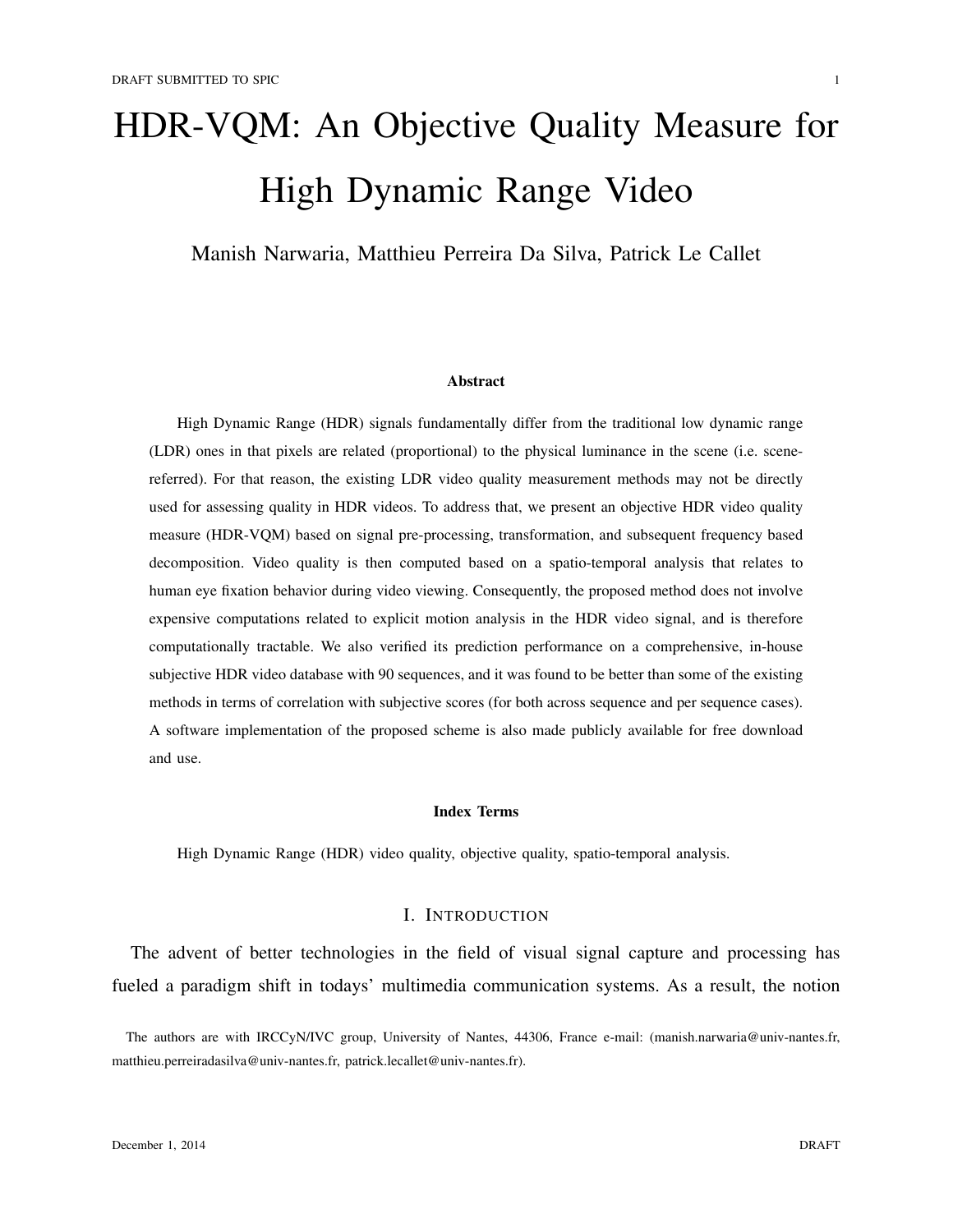of network-centric Quality of Service (QoS) in multimedia systems is being extended by relying on the concept of Quality of Experience (QoE) [1]. In this quest of increasing the immersive video experience and the overall QoE of the end user, newer technologies such as 3D, ultra high definition (UHD) and, more recently, High Dynamic Range (HDR) imaging have gained prominence within the multimedia signal processing community. HDR in particular has attracted attention since it in a way revisits the way we capture and display natural scenes. This is motivated by the fact that natural scenes often exhibit large ranges of illumination values. However, such high luminance values often exceed the capabilities of the traditional low dynamic range (LDR) capturing and display devices. Consequently, it is not possible to properly expose the dark and the bright areas simultaneously in one image (or video) during capture. This may lead to overexposure (saturated pixels that are fully white) and/or under-exposure (very dark or noisy pixels as sensor's response falls below its noise threshold). In both cases, visual information is either lost or altered. HDR imaging focuses on minimizing such losses and therefore aims at improving the quality of the displayed pixels by incorporating higher contrast and luminance.

As a result, HDR imaging has attracted attention from both academia and industry, and there has been interest and effort to develop tools/algorithms for HDR video processing [2]. For instance, there have been recent efforts within the Moving Picture Experts Group (MPEG) for extending High Efficiency Video Coding (HEVC) to HDR. Likewise, the JPEG has announced extensions that will feature the original JPEG standard with support for HDR image compression. However, there is lack of such effort to quantify and measure the impact of such tools on HDR video quality using both subjective and objective approaches. The issue assumes further significance given that most of the existing objective methods may not be directly applicable for HDR quality estimation [3], [4] and [5] (note that these studies only deal with HDR images and not video). It is therefore important to develop objective methods for HDR video quality measurement and benchmark their performance against subjective ground truth.

With regards to visual quality measurement, both subjective and objective approaches can be used. The former involves the use of human subjects to judge and rate the quality of the test stimuli. With appropriate laboratory conditions and a sufficiently large subject panel, it remains the most accurate method. The latter quality assessment method employs a computational (mathematical) model to provide estimates of the subjective video quality. While such objective models may not mimic subjective opinions accurately in a general scenario, they can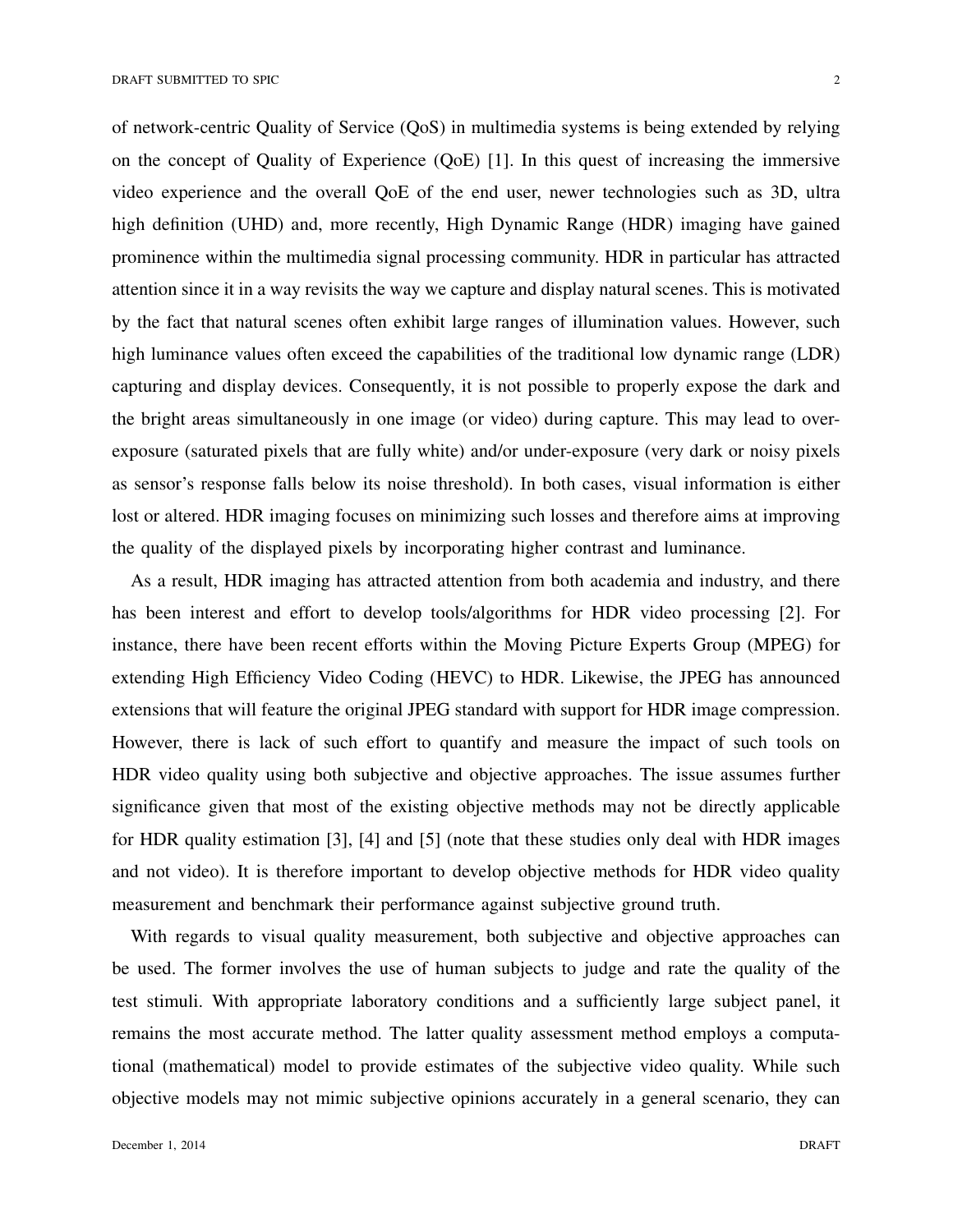be reasonably effective in specific conditions/applications. Hence, they can be an important tool towards automating the testing and standardization of HDR video processing algorithms such as HDR video compression, post-processing, inverse video tone mapping etc. especially when subjective tests may not be feasible. In light of this, we present a computationally tractable HDR video quality estimation method based on HDR signal transformation and subsequent analysis of spatio-temporal segments, and also verify its prediction performance based on a test bed of 90 subjectively rated compressed HDR video sequences. To the best of our knowledge, our study is amongst the first few efforts towards the design and verification of an objective quality measurement method for HDR video, and is therefore of interest to the video signal processing community both from subjective and objective quality view points.

# II. BACKGROUND

Humans perceive the outside visual world through the interaction between luminance (measured in candela per square meter  $cd/m<sup>2</sup>$  and the eyes. Luminance first passes through the cornea, a transparent membrane. Then it enters the pupil, an aperture that is modified by the iris, a muscular diaphragm. Subsequently, light is refracted by the lens and hits the photoreceptors in the retina. There are two types of photoreceptors: cones and rods. The cones are located mostly in the fovea. They are more sensitive at luminance levels between  $10^{-2}$  cd/m<sup>2</sup> to  $10^8$  cd/m<sup>2</sup> (referred to as the photopic or daylight vision) [6]. Further, color vision is due to three types of cones: short, middle and long wavelength cones. The rods, on the other hand, are sensitive at luminance levels between  $10^{-6}$  cd/m<sup>2</sup> to 10 cd/m<sup>2</sup> (scotopic or night vision). The rods are more sensitive than cones but do not provide color vision.

Pertaining to the luminance levels found in the real world, direct sunlight at noon can be of the order in excess of  $10^7$  cd/m<sup>2</sup> while a starlit night in the range of  $10^{-1}$  cd/m<sup>2</sup>. This corresponds to more than 8 orders of magnitude. With regards to human eyes, their dynamic range depends on the time allowed to adjust or adapt to the given luminance levels. Due to the presence of rods and cones, human eyes have a remarkable ability to adjust to varying luminance levels, both dynamically (i.e. instantaneous) and over a period of time (i.e. adaptation time). Given sufficient adaptation time, the dynamic range of human eyes is about 13 orders of magnitude. However, without adaptation, the instantaneous human vision range is smaller and they are capable of dynamically adjusting so that a person can see about 5 orders of magnitude throughout the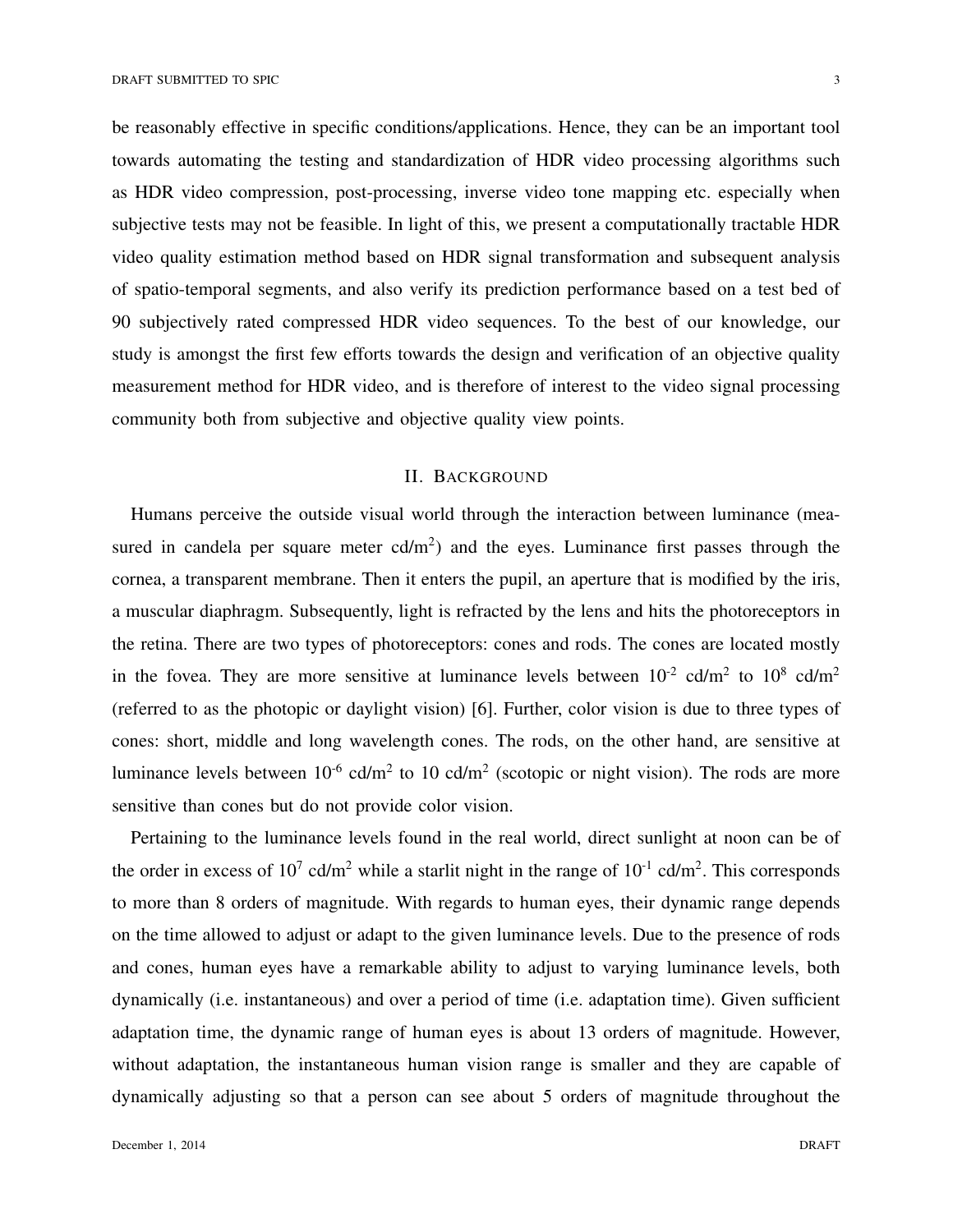entire range. Since the typical frequency in video signals does not allow sufficient adaptation time, the dynamic vision range (5 orders of magnitude) is more relevant in the context of this paper as well as HDR video processing in general. However, typical digital imaging sensors (assuming the typical single exposure setting) and LDR displays are not capable of dealing with such large dynamic range present in the real world, and most of them (both capturing sensors and displays) can handle upto 3 orders of magnitude. Due to this limitation, the scenes captured and viewed via LDR technologies will have lower contrast (visual details are either saturated or noisy) and smaller color gamut than what the eyes can perceive. This in turn can decrease the immersive experience quotient of the end-user.

HDR imaging technologies therefore aim to overcome the inadequacies of the LDR capture and display technologies via better video signal capture, representation and display, so that the dynamic range of the video can better match the instantaneous range of the eye. In particular, the major distinguishing factor of HDR imaging (in comparison to the traditional LDR one) is its focus on capturing and displaying scenes as natively (i.e. how they appear in the real world) as possible by considering physical luminance of the scene in question. Two important points should, however, be mentioned at the very outset. First, it may be emphasized that in HDR imaging one usually deals with proportional (and not absolute) luminance values. More specifically, unless there is a prior and accurate camera calibration, luminance values in an HDR video file represent the real world luminance upto an unknown scale<sup>1</sup>. This, nonetheless, is sufficient for most purposes. Secondly, the HDR displays currently available cannot display luminance beyond the specified limit, given the hardware limitations. This necessitates a preprocessing step for both subjective and objective HDR video quality measurement, as elaborated further in the next section. Despite the two mentioned caveats, HDR imaging can improve the viewer experience significantly as compared to  $LDR<sup>2</sup>$  imaging and, thus an active research area.

<sup>1</sup>Even with calibration, the HDR values represent real physical luminance with certain error. This is because the camera spectral sensitivity functions which relate scene radiance with captured RGB triplets cannot match the luminous efficiency function of the human visual system.

 ${}^{2}$ The terms LDR and HDR are also sometimes respectively referred to as lower or standard dynamic range (SDR) and Higher Dynamic Range (to explicitly indicate that the range captured is only relatively higher than LDR but not the entire dynamic range present in a real scene). We, however, do away with such precise distinctions and always assume that the terms HDR and LDR are used in a relative context throughout this paper.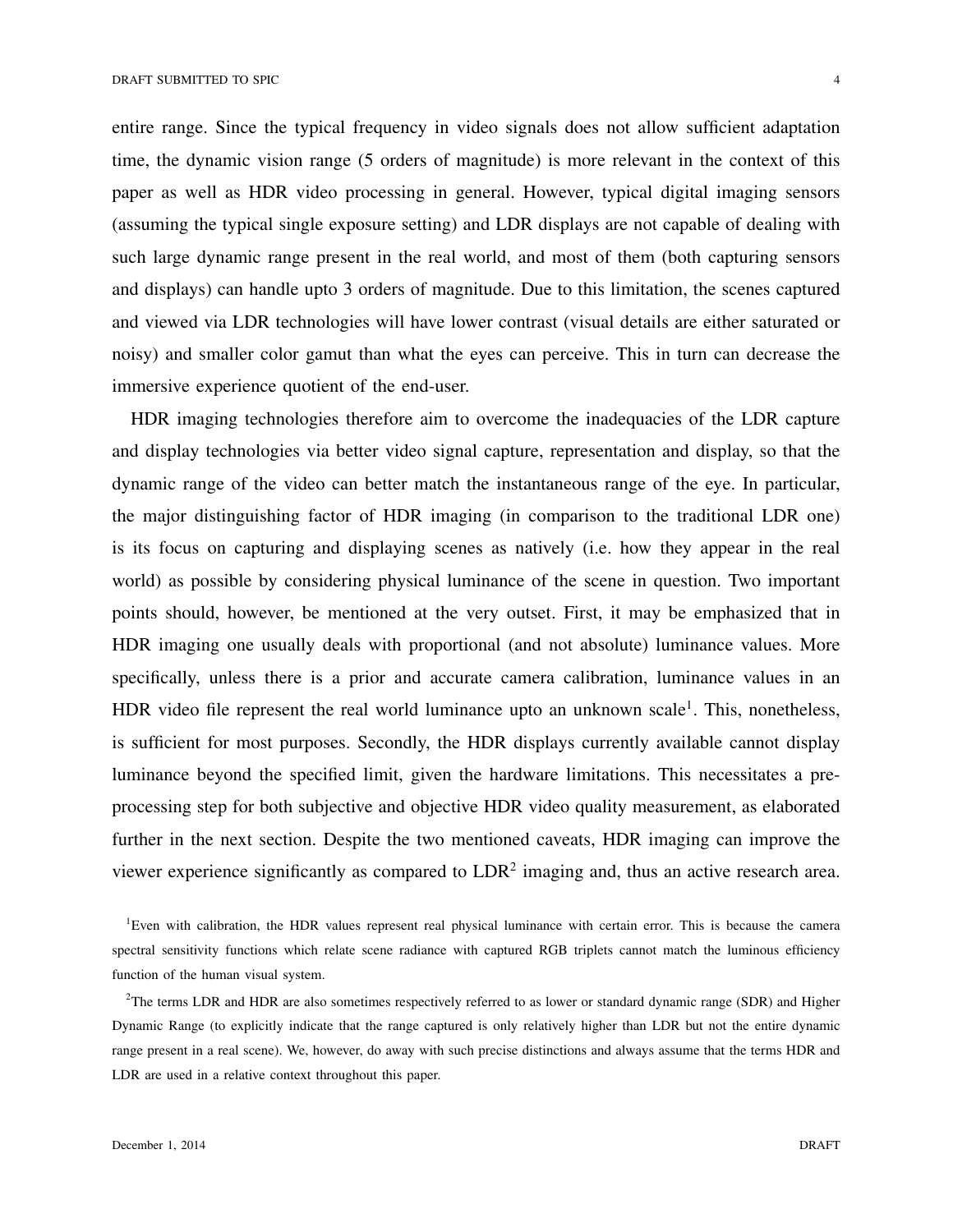

Fig. 1: Block diagram of the proposed HDR-VQM.

As already mentioned in the introduction, this paper seeks to address the issue of objective video quality measurement for HDR video. This is in light of the need to develop and validate such algorithms to objectively evaluate the perceptual impact of various HDR video processing tools on video quality. We describe the details of the method and verify its performance in the following sections.

#### III. THE PROPOSED OBJECTIVE HDR VIDEO QUALITY MEASURE

A block diagram outlining the major steps in the proposed HDR-VQM is shown in Figure 1. It takes as input the source and the distorted HDR video sequences. Note that throughout the paper we use the notation src (source) and hrc (hypothetical reference circuit) to respectively denote reference and distorted video sequences. As shown in the figure, the first two steps are meant to convert the native input luminance to perceived luminance. These can therefore be seen as pre-processing steps. Next, the impact of distortions is analyzed by comparing the different frequency and orientation subbands in src and hrc. The last step is that of error pooling which is achieved via spatio-temporal processing of the subband errors. This comprises of short term temporal pooling, spatial pooling and finally, a long term pooling. A separate block diagram explaining the error pooling in HDR-VQM is shown in Figure 3. In the following sub-sections, we elaborate on the various steps in HDR-VQM.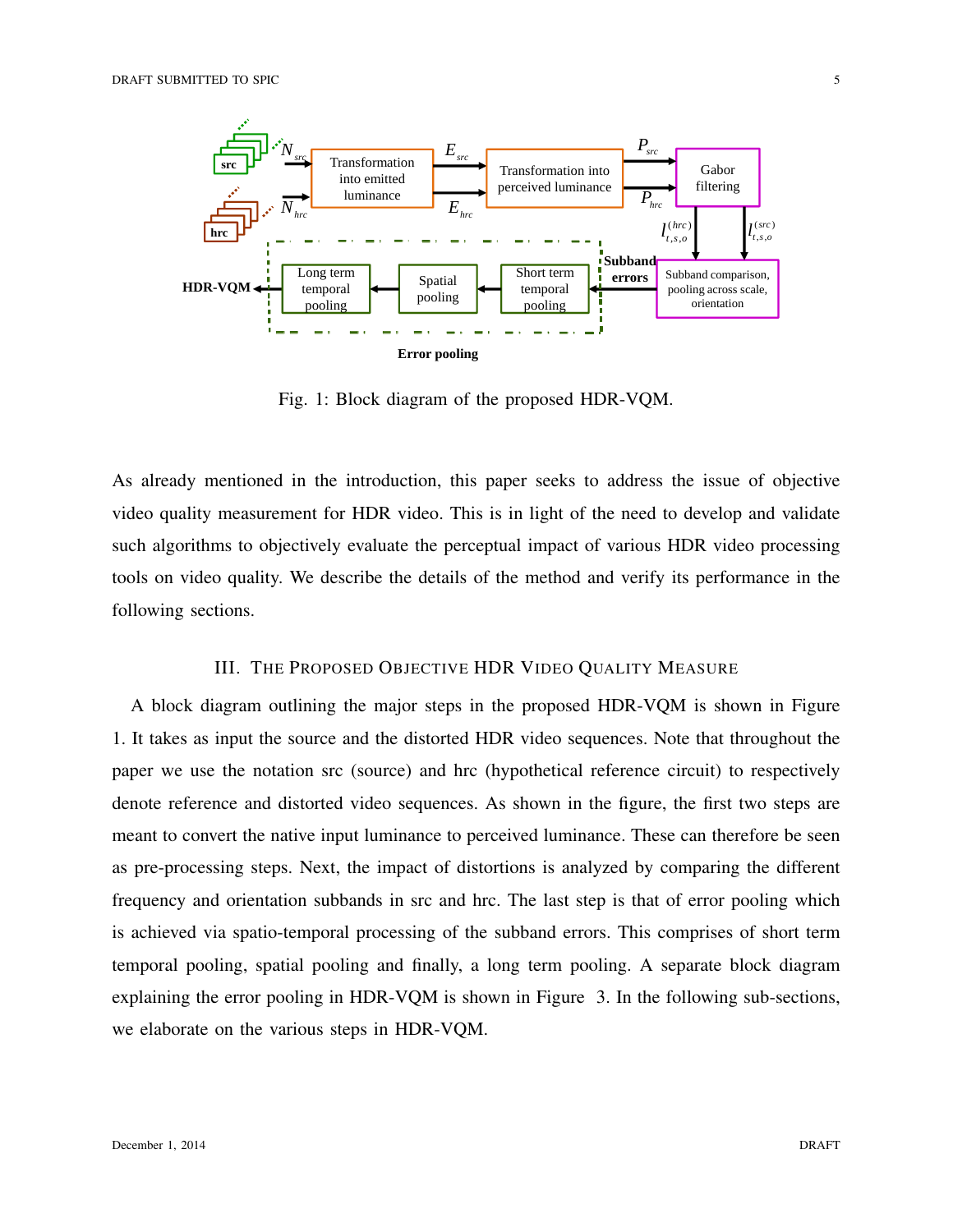## *A. From native HDR values to emitted luminance: modeling the display processing*

We begin with two observations with regard to HDR video signal representation. First, as emphasized in the previous section, native HDR signal values are, in general, only proportional to the actual scene luminance and not equal to it. Therefore, the exact scene luminance at each pixel location will be, generally, unknown. Second, since the maximum luminance values of real-world scenes can be vastly different, the concept of a fixed maximum (or the white point) does not exist for HDR values. In view of these two observations, HDR video signals must be interpreted based on the display. Thus, their values should be re-calibrated according to the characteristics of the HDR display used to view them. This is unlike the case of LDR video where the format is more standardized (eg. for 8-bit representation, the maximum value will be 255 which would be mapped to the peak display luminance that does not typically exceed 500  $\text{cd/m}^2$ ). With regard to HDR displays, the inherent hardware limitations will impose a limit on the maximum luminance that can be displayed. Thus, a pre-processing of the HDR video signal is always required in order that the pre-defined maximum luminance point is not exceeded. Since this can affect distortion visibility, the said pre-processing for the transition from native HDR values (denoted as  $N_{src}$ ,  $N_{hrc}$  in Figure 1), to the emitted luminance (denoted as  $E_{src}$ ,  $E_{hrc}$  in Figure 1) is therefore an important step in the objective method design.

While one can adopt different strategies (from simple ones like linear scaling to more sophisticated ones) for the said display based pre-processing, this is not the main focus of the work. However, for the purpose of the method described in this paper, it is sufficient to highlight that in the general case, it is important that the characteristics of the HDR display are taken into account and the HDR video transformed (pre-processed) accordingly i.e.  $N_{src} \rightarrow E_{src}$  and  $N_{hrc} \rightarrow E_{hrc}$ , for objective HDR video quality estimation. The specific pre-processing that we employed in our experiments in discussed in Section IV C.

#### *B. Transformation from emitted to perceived luminance*

The second step in the design of HDR-VQM concerns the transformation of the emitted luminance to perceived luminance i.e.  $E_{src} \rightarrow P_{src}$  and  $E_{hrc} \rightarrow P_{hrc}$  as indicated in Figure 1. This is required since there exists a non-linear relationship between the perceived and emitted luminance values given the response of the human visual system (HVS) to different luminance levels. An implication of such non-linearity is that the changes introduced by an HDR video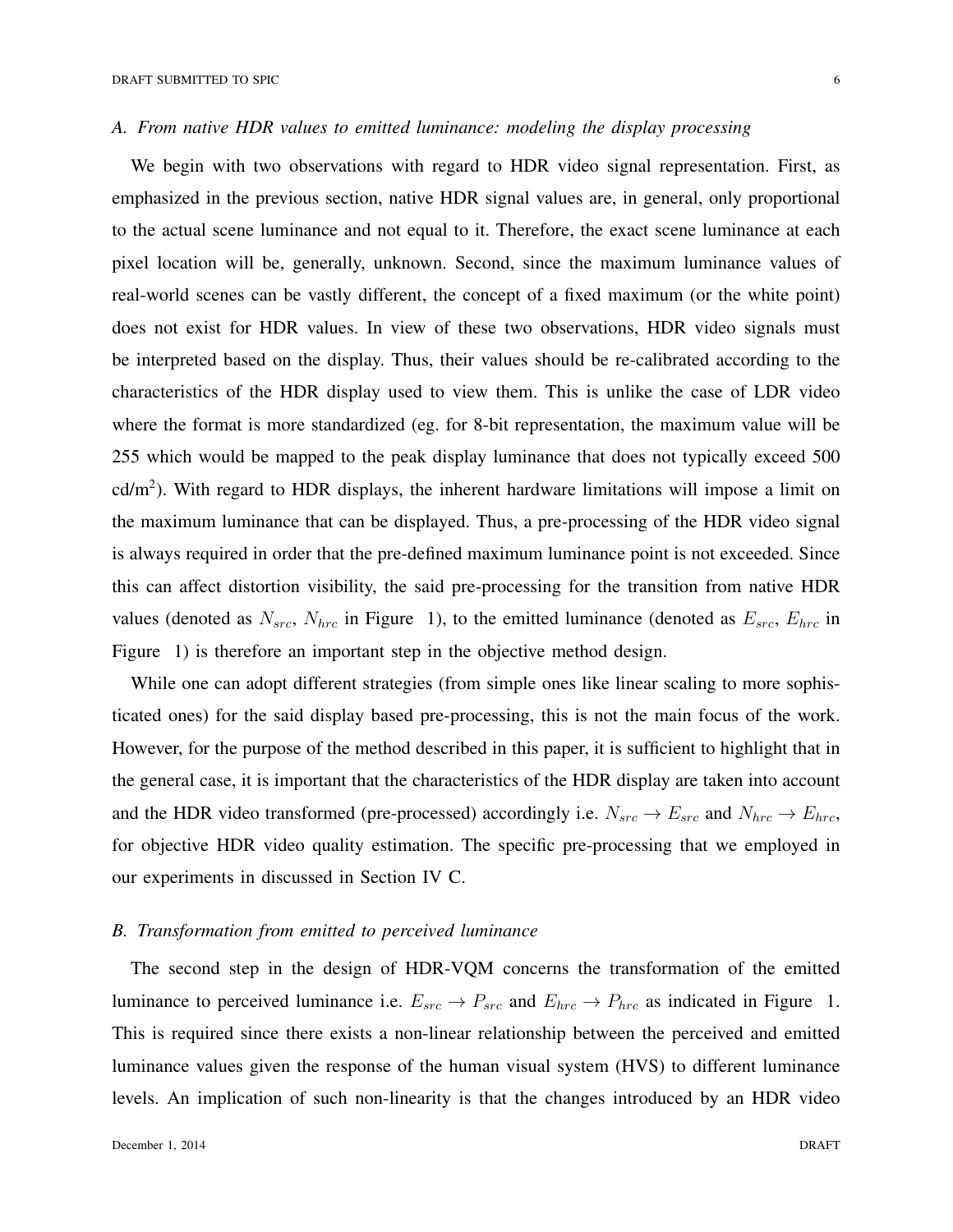

Fig. 2: Comparison of responses for two transformation functions in two different ranges of luminance, (a)  $1 - 200$  cd/m<sup>2</sup>, (b) 1000 - 10000 cd/m<sup>2</sup>. Figure best viewed in color.

processing algorithm in the emitted luminance may not have a direct correspondence to the actual modification of visual quality. This is different from the case of LDR representation in which the pixel values are typically gamma encoded. Thus, LDR video encodes information that is nonlinearly (the non-linearity arising due to the gamma curve) related to the scene luminance. As a result of such non-linear representation, the changes in LDR pixel values can be approximately linearly related to the actual change perceived by the HVS. Due to this, many LDR image/video quality measurement methods directly employ the said gamma encoded pixel values as input and assume that changes in LDR pixels (or changes in features extracted from those pixels) due to distortion can quantify quality degradation (the reference video is always assumed to be of perfect quality). Therefore, to achieve a similar functionality as the LDR domain, the said non-linearity of the HVS to the emitted luminance should be taken into account for objective HDR video quality evaluation. In this way, the input values to the objective HDR video quality estimator would be expected to be approximately linearly related to the changes induced due to distortions.

To that end, a simple solution is to employ the logarithmic transformation which can approximate the saturation effect. However, the HVS is known to exhibit an approximate logarithmic response only for higher luminance (values in typically in the range  $1000 - 10000 \text{ cd/m}^2$ ), and is more sensitive at lower luminance values [7]. We therefore explored the perceptually uniform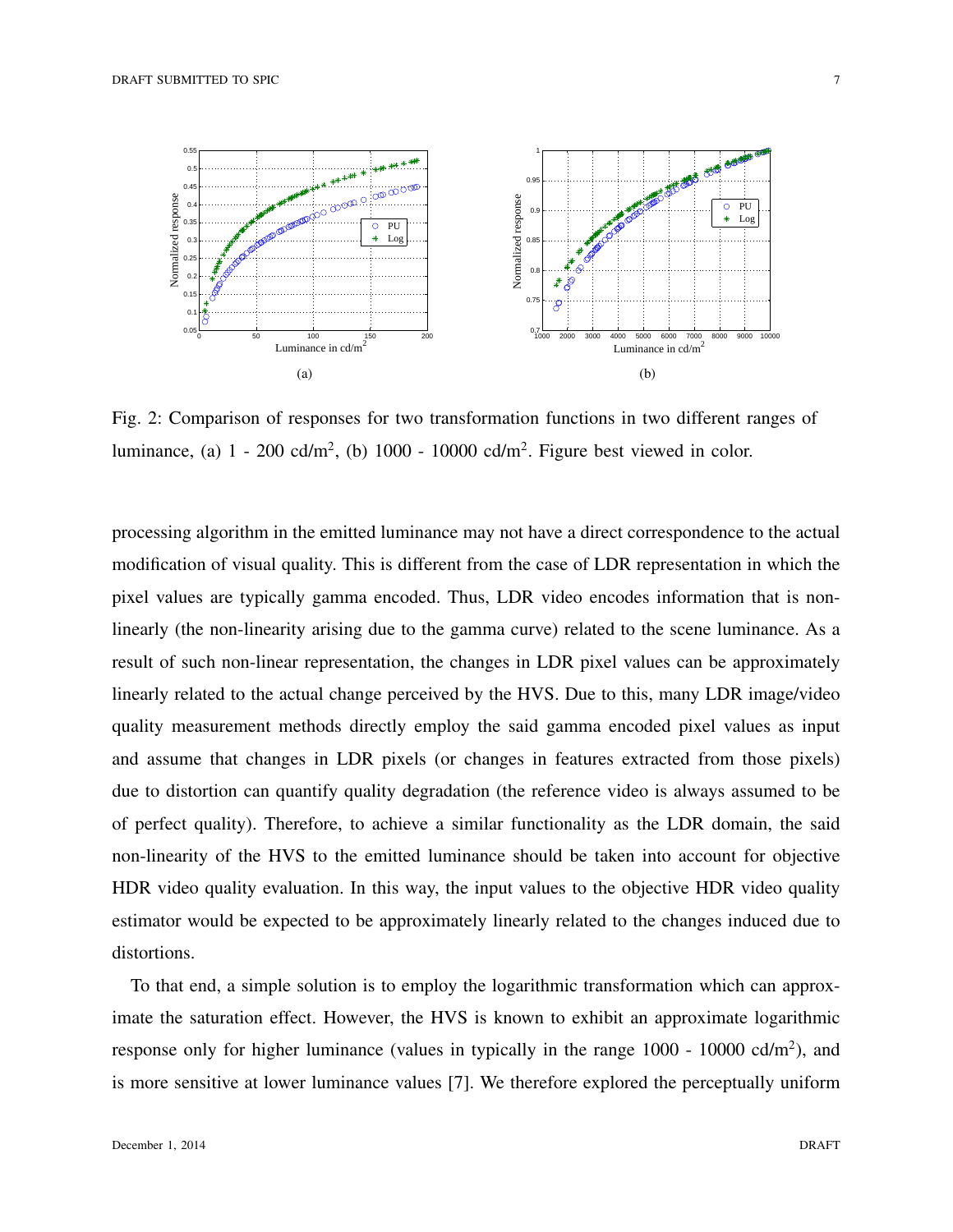(PU) encoding proposed in [8] which can transform luminance values in the range from  $10^{-5}$  to 10<sup>8</sup> cd/m<sup>2</sup> into approximately perceptually uniform code values. In order to compare the two mentioned transformations, we plot in Figure 2, the respective responses to an input which is in the range from  $1 - 10000$  cd/m<sup>2</sup>. For a closer look, we have plotted the responses for luminance in the range 1 - 200 cd/m<sup>2</sup> and above 1000 cd/m<sup>2</sup>. We notice from Figure 2(a) that the response of PU encoding is relatively more linear at lower luminance as compared to the logarithmic one. To further quantify this, it was found that the linear correlation between the original and transformed signals was 0.9334 for PU encoding and 0.9071 for logarithmic, for the range between 1 - 200 cd/m<sup>2</sup>. On the other hand, both PU and logarithmic curves have a similar response for higher luminance values (above  $1000 \text{ cd/m}^2$ ) as indicated in Figure 2(b). In this case, the linear correlations were 0.8703 and 0.8763 respectively for PU and logarithmic transformation. Thus, PU encoding can better approximate the response of HVS which is approximately linear at lower luminance and increasingly logarithmic for higher luminance values. Due to this, PU encoding is expected to better model the underlying non-linear relationship between HVS's response and emitted luminance. The study on HDR video compression in [9] provides further evidence of this where it was demonstrated that PU encoding resulted in better coding efficiency as compared to the logarithmic transformation. From objective image quality assessment view point also, PU encoding has been shown [4] to be beneficial. Lastly, as described in the original paper [8], PU encoding has been implemented as a look-up table operation, and therefore does not substantially increase the computational overhead. All these features render PU encoding a reasonably accurate and efficient alternative for transforming the emitted luminance values to the perceived ones.

# *C. Computation of subband error signal*

The proposed HDR-VQM is based on spatio-temporal analysis of an error video whose frames denote the localized perceptual error between a source and distorted video. We first describe the steps to obtain the subband error signal and then present the details of the spatio-temporal processing.

We employed log-Gabor filters, introduced in [10], to calculate the perceptual error at different scales and orientations. We note that log-Gabor filters have been widely used in image analysis and are a reasonable choice of features to compare intrinsic characteristics of natural scenes. In our approach, the log-Gabor filters were used in the frequency domain and can be defined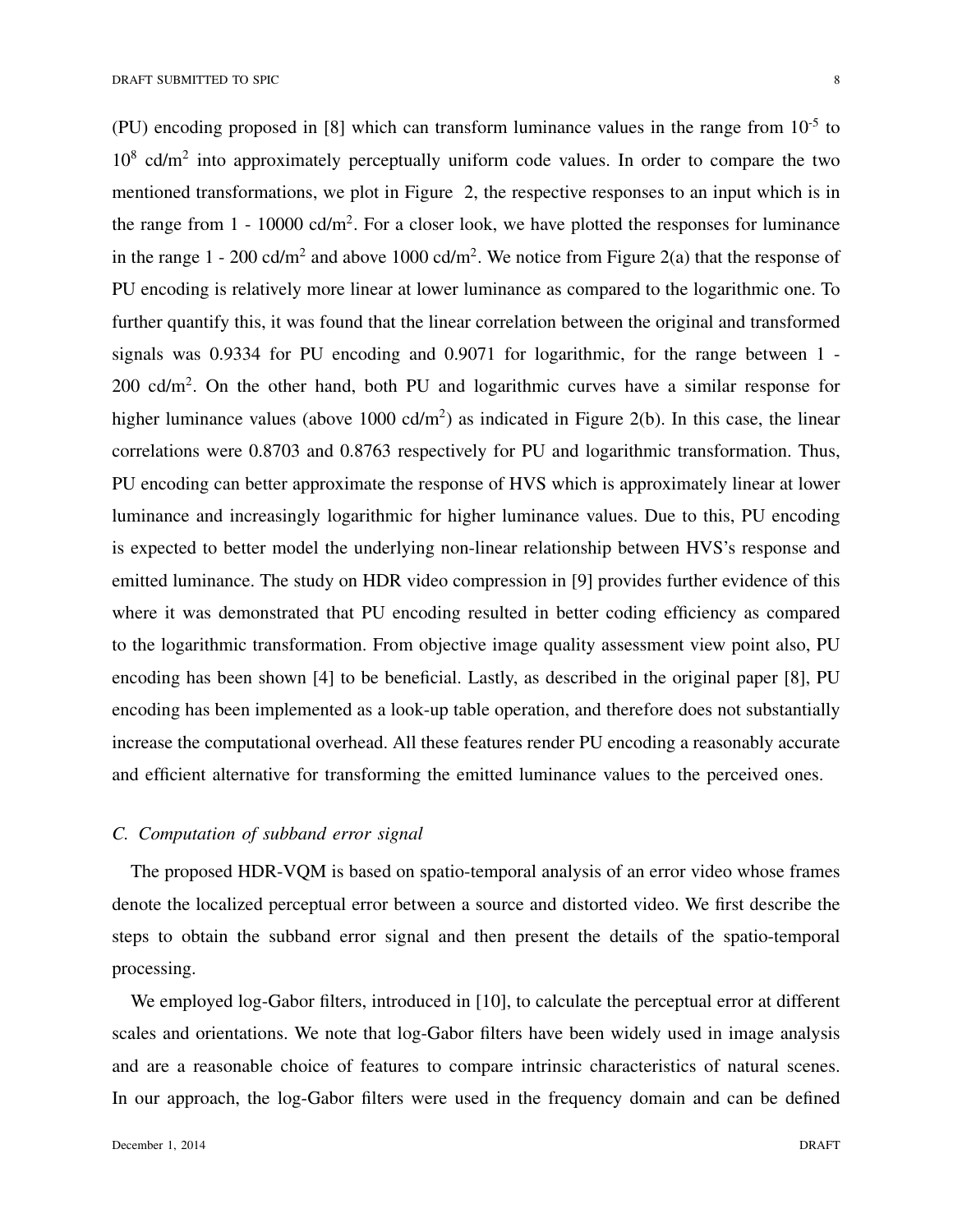in polar coordinates by  $H(f, \theta) = H_f \times H_\theta$  with  $H_f$  and  $H_\theta$  being the radial and angular components, respectively:

$$
H_{s,o}(f,\theta) = \exp(-\frac{\log(f/f_s)^2}{2(\log(\sigma_s/f_s)^2}) \times \exp(-\frac{(\theta - \theta_o)^2}{2\sigma_o^2})
$$
 (1)

where  $H_{s,o}$  is the filter denoted by spatial scale index s and orientation index o,  $f_s$  denotes the normalized center frequency of the scale,  $\theta$  is the orientation,  $\sigma_s$  defines the radial bandwidth B in octaves with  $B = 2\sqrt{2/log(2)} * |log(\sigma_s/f_s)|$ ,  $\theta_o$  represents the center orientation of the filter, and  $\sigma_o$  defines the angular bandwidth  $\Delta \Omega = 2\sigma_o \sqrt{2log(2)}$ .

Video frames in the perceived luminance domain (i.e  $P_{src}$  and  $P_{hrc}$ ) were decomposed into a set of subbands by computing the inverse DFT of the product of the frames's DFT with frequency domain filter defined in (1). We denote the resulting subband values as  $\{l_{t,s,o}^{(src)}\}$  and  $\{l_{t,s,o}^{(hrc)}\}$  respectively. Here,  $s = 1, 2, ..., N_{scale}$  (the total number of scales),  $o = 1, 2, ..., N_{orient}$ (the total number of orientations) and  $t = 1, 2...F$  (the total number of frames in the sequence). The next step is to compute the error in the subband values for each frame at different scale and orientation levels. To that end, we chose the following simple and bounded measure (similar to the one used in  $[11]$ :

$$
Error_{t,s,o} = \frac{2 \cdot l_{t,s,o}^{(src)} \cdot l_{t,s,o}^{(hrc)} + k}{\{l_{t,s,o}^{(src)}\}^2 + \{l_{t,s,o}^{(hrc)}\}^2 + k}
$$
(2)

Here  $k$  (a small constant) is added to avoid division by zero. We can then obtain the total error at each pixel in each video frame by pooling across scales and orientations. While more sophisticated methods such as those based on contrast sensitivity function (CSF) can be adopted for this purpose, a possible bottleneck is that of computing the desired CSF accurately (especially the one which may be applicable for both near-threshold and supra-threshold distortions). Therefore, in the current formulation, we limited the scope of application of the proposed HDR-VQM to supra-threshold distortions and chose to assign equal weighting as follows:

$$
Error_t = \frac{1}{N_{scale} \times N_{orient}} \sum_{s=1}^{N_{scale}} \sum_{o=1}^{N_{orient}} Error_{t,s,o}
$$
(3)

 $Error<sub>t</sub>$ , which is a 2D distortion map, represents the error in each frame t due to processing of a source sequence by an HRC and the thus, the error video can be represented as  $Error_{video} =$  ${Error<sub>t</sub>}<sub>t=1</sub><sup>F</sup>$ . It can be noted that the  $Error<sub>video</sub>$  helps to quantify the effect of local distortions by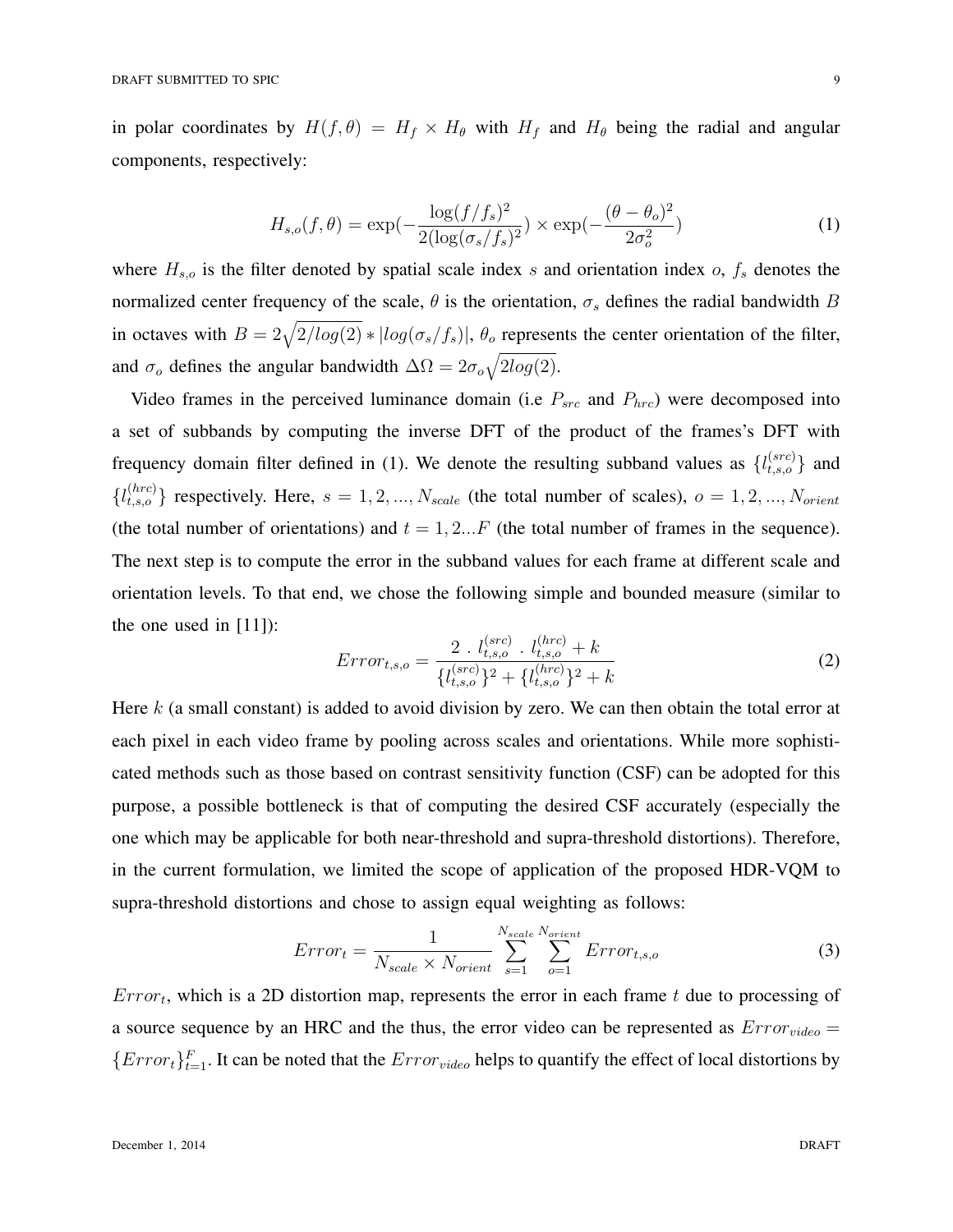assessing their impact across frequency and orientation. We can then exploit it further via spatiotemporal analysis in order to calculate short term quality in a spatially and temporally localized neighborhood, and subsequently obtain the overall HDR video quality score. We elaborate on this in the next sub-section.

#### *D. From spatio-temporal subband errors to overall video quality: The Pooling step*

Video signals propagate information along both spatial and temporal dimensions. However, due to visual acuity limitations of the eye, humans fixate their attention to local regions when viewing a video because only a small area of the eye retina, generally referred to as fovea, has a high visual acuity. As mentioned in Section II, this is due to higher density of photo receptor cells cones present in the fovea. Consequently, human eyes have to rapidly shift their gaze (the time between such movements is the fixation duration) to bring localized regions of the visual signal into the fovea field. Thus, humans tend to judge video quality in local context both spatially and temporally, and determine the overall video quality based on those assessments. Stated differently, the impact of distortions introduced in video frames will not be limited just to the spatial dimension but will rather manifest spatio-temporally. In the light of this, a reasonable strategy for objective video quality measurement is by analyzing the video in a spatio-temporal (ST) dimension [12], [13], [14], so that the impact of distortions can be localized along both spatial and temporal axes. To incorporate this in HDR-VQM, we first obtained the error video  $Error_{video} = \{Error_t\}_{t=1}^F$  for the given pair of source and distorted HDR video. Then, the error video was divided into non-overlapping short-term ST tubes defined by a 3-dimensional region with x horizontal, y vertical and the z temporal data points i.e. a cuboid with dimensions  $x \times y \times z$ , as illustrated in Figure 3. Note that the former two define the spatial axes while the latter determines the temporal resolution to be considered when evaluating quality at the level of ST tubes. The values of x and y together define the area of the fixated region. Therefore, these can be computed by taking into account the viewing distance, the central angle of the visual field in the fovea and the display resolution. On the other hand, a good range of  $z$  can be determined by considering the average fixation duration when viewing a video. While this can vary due to content and/or distortions, studies (for eg. [15]) related to the analysis of eye-movement during video viewing indicate that values in the range of 300 - 500 ms can be a reasonable choice.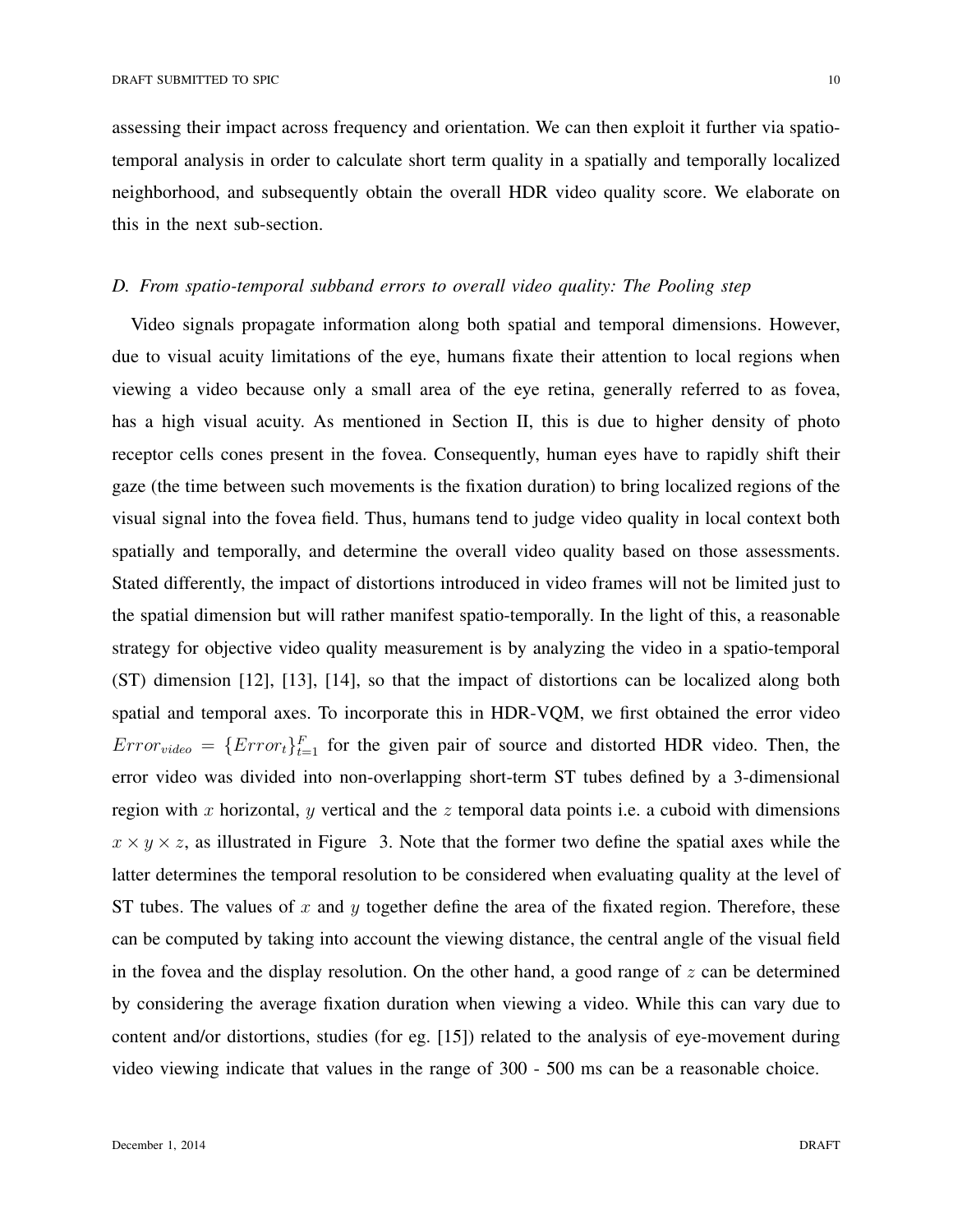

Fig. 3: Error pooling in HDR-VQM.

*1) Short term temporal pooling:* The aim of short term temporal pooling is to pool or fuse the data in local spatio-temporal neighborhoods (defined by ST regions). Keeping in mind that the goal is to characterize the effect of spatial distortions over short term duration (equal to fixation time), we computed the standard deviation of each ST tube in order to obtain a spatio-temporal subband error frame  $ST_{v,t_s}$  (as visually exemplified in Figure 3) where v represents the spatial co-ordinates and  $t_s$  being the index of resulting spatio-temporal frames. By this definition, a video sequence with lower visual quality will have higher localized standard deviations while these will decrease as the signal quality improves. Thus,  $ST_{v,t_s}$  help to quantify signal coherence level in local neighborhoods. Also note that in our case, the error video was analyzed based on non-overlapping ST tubes. Thus we will have  $t_s = 1, 2, ..., F/z$ . The final step is to perform spatial and long term temporal pooling to obtain the global video quality score.

*2) Spatial and Long term temporal pooling:* To obtain an overall video quality score that can quantify the level of annoyance in the video sequence, the local errors represented by spatiotemporal subband error frame  $ST_{v,t_s}$  are pooled further in two stages: (a) spatial pooling to generate a time series of short term quality scores, (b) long term temporal pooling to fuse short term quality scores in to a single number denoting the overall annoyance level. These stages are based on the premise that humans evaluate the overall video quality based on continuous assessments of the impact of short term errors or annoyance they came across while viewing the video. Therefore, we first perform spatial pooling on spatio-temporal error frames  $ST_{v,t_s}$  in order to obtain the short-term quality scores, as illustrated in Figure 3. We note that such short term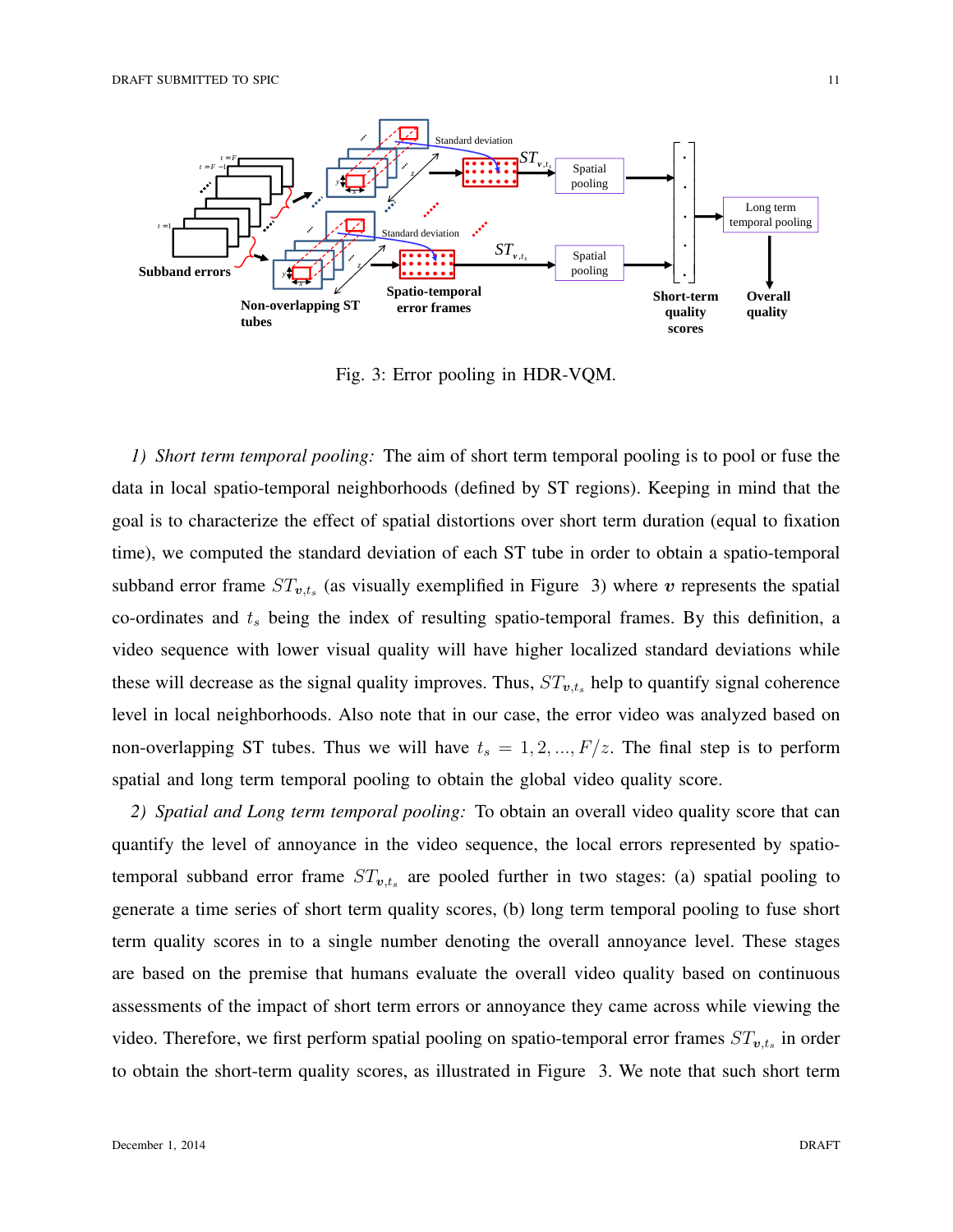quality scores can be useful in providing information about the distortions temporally. Finally, a long term pooling is applied to compute the overall video quality score. We therefore use the following expression for HDR-VQM:

$$
\text{HDR-VQM} = \frac{1}{|t_s \epsilon L_p| \times |\boldsymbol{v} \epsilon L_p|} \sum_{t_s \epsilon L_p} \sum_{\boldsymbol{v} \epsilon L_p} ST_{\boldsymbol{v},t_s} \tag{4}
$$

where  $L_p$  denotes the set with lowest  $p\%$  values, |.| stands for cardinality of the set. The reader will notice that both short term spatial and long term temporal pooling have been performed over the lowest  $p\%$  values. This is because the HVS does not process necessarily visual data in its entirety and makes certain choices to minimize the amount of data analyzed. It is, of course non-trivial to realize and integrate such exact HVS mechanisms into an objective method. In our case, we therefore employ the simple approach of percentile pooling keeping in mind that we are dealing with supra threshold distortions, and quality judgment would be based on how much the signal has been distorted (i.e. for a perfect quality video HDR-VQM will be zero). Finally, it is straightforward to use HDR-VQM to compute objective HDR image quality (obviously there will be no temporal index in this case).

#### IV. HDR VIDEO DATASET

To the best of our knowledge there are currently no publicly available subjectively annotated HDR video datasets dealing with the issue of visual quality. Therefore, for verifying the prediction performance of HDR-VQM and other objective methods, an in-house and comprehensive HDR video dataset was used. This section provides a brief description of the dataset.

#### *A. Test material preparation*

The dataset used 10 source HDR video sequences<sup>3</sup>. The frame resolution was full HD (1920 by 1080 pixels) and the frame rate was 25 frames per second (fps). The spatial versus temporal information measures (computed on tone mapped version of video frames) for each source sequence is shown in Figure 4. The source sequences were compressed at different bit rates to obtain the test stimuli. To that end, we employed a backward-compatible (in our context

<sup>&</sup>lt;sup>3</sup>These HDR video sequences were shot and made available as part of the NEVEx project FUI11, related to HDR video chain study.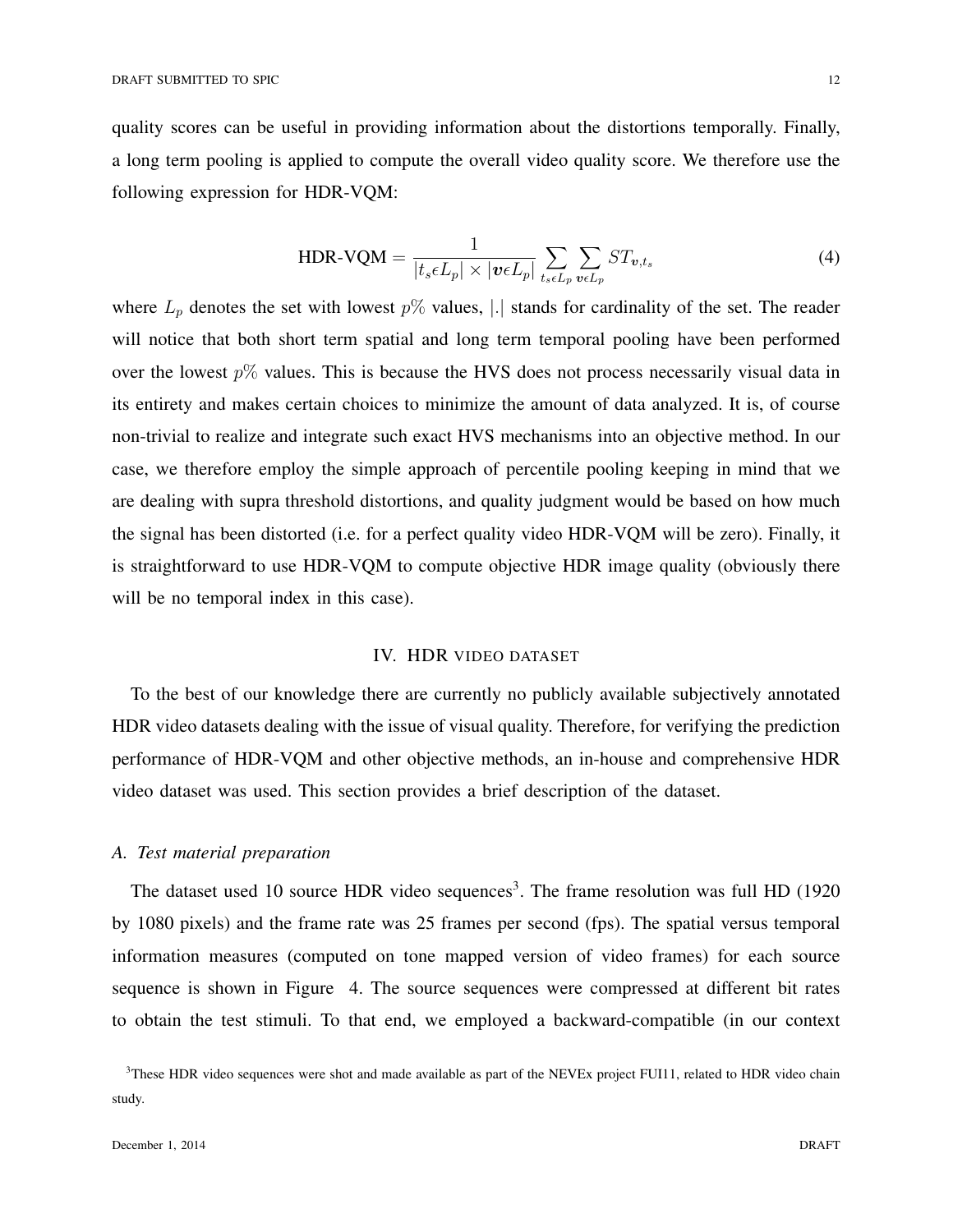

Fig. 4: Spatial and temporal information plot.

backward compatibility with existing standard 8-bit displays) HDR video compression method. In general, any backward-compatible HDR compression scheme comprises [16] of 3 steps: (a) forward tone mapping in order to convert HDR video to LDR (8-bit precision), (b) compression and decompression of the LDR video by a standard LDR video compression method, (c) inverse tone mapping of the decoded (decompressbed) LDR bit stream to reconstruct HDR video.The specific method that we used is described in [9]. It is not discussed here but the reader is encouraged to refer to [9] for details. The LDR video was encoded and decoded using H.264/AVC at different bit rates. For the subjective viewing tests, we selected 8 bit rates (by varying the quantization parameter QP) such that the resultant HDR video quality covered the entire rating scale, i.e., from excellent (rating 5) to bad (rating 1). With the inclusion of the source sequences, we obtained a total of 90 HDR video sequences (10  $\times$  8 bit rates + 10) to be rated by the subjects.

# *B. Rating methodology*

Our study involved 25 paid observers who were not expert in image or video processing. They were seated in a standardized room conforming to the International Telecommunication Union Recommendation (ITU-R) BT500-11 recommendations [17]. Prior to the test, observers were screened for visual acuity by using a Monoyer optometric table and for normal color vision by using Ishiharas tables. All of them had normal or corrected to normal visual acuity and normal color perception. For rating the test stimuli, we adopted the absolute category rating with hidden reference (ACR-HR), which is one of the rating methods recommended by the ITU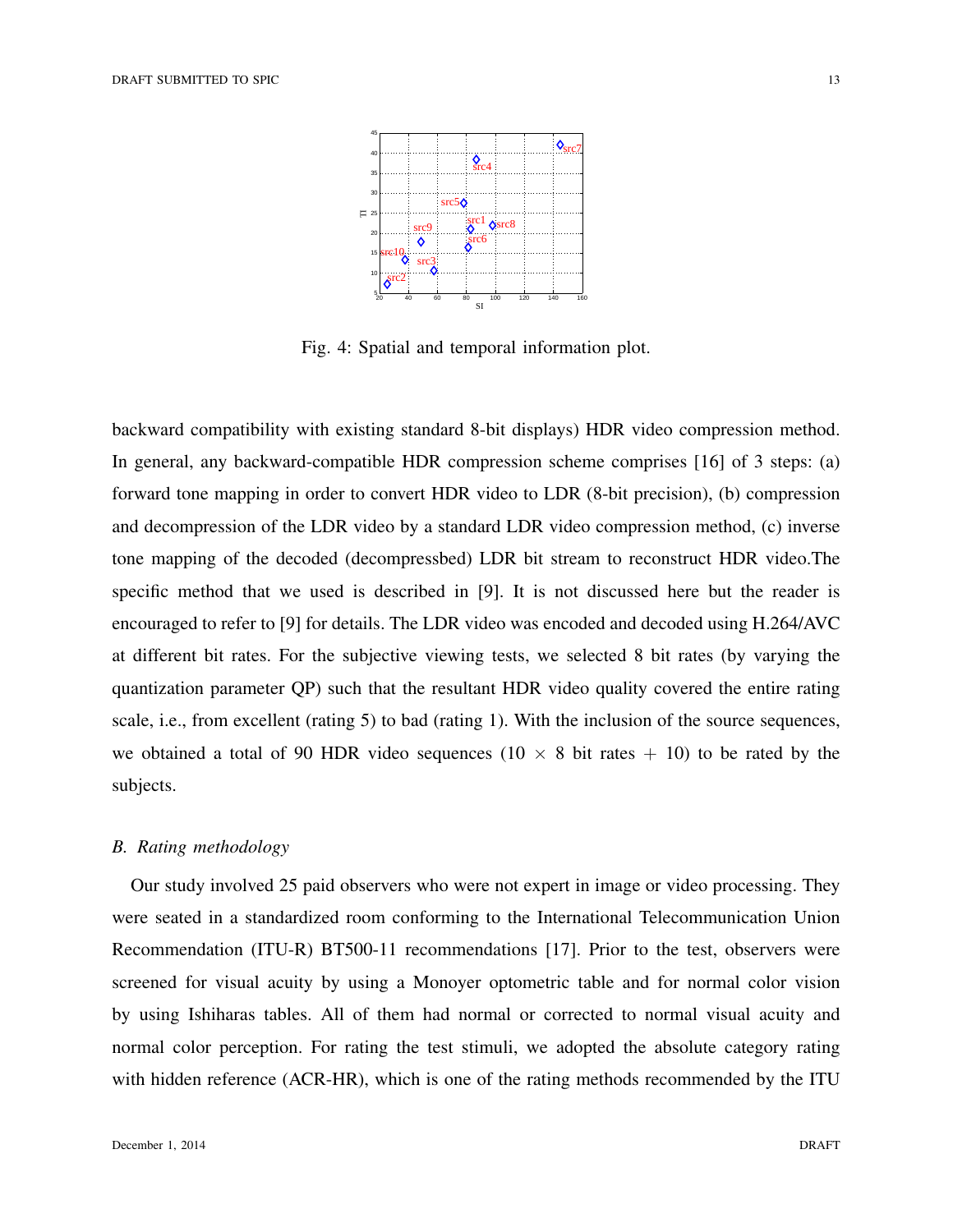in Rec. ITU-T P.910 [18]. The ACR-HR is a category judgment method where the test stimuli are presented one at a time and rated independently on a category scale. The rating method also includes the source sequences (i.e. undistorted) to be shown as any other test stimulus without informing the observers. This is therefore termed a hidden reference condition, and the advantage is that it implicitly encourages the observers to rate video quality and not fidelity since there is no reference to compare with. To quantify the video quality, a five-level scale is used: 5 (Excellent), 4 (Good), 3 (Fair), 2 (Poor) and 1 (Bad). We chose a discrete five-level scale because it is more suitable for naive (non-experts in image processing) observers, and it is easier for them to quantify the quality based on an adjective ('Excellent', 'Good', 'Fair', 'Poor' and 'Bad'). We also employed post-experiment screening of the subjects in order to reject any outliers in accordance with the Video Quality Experts Group (VQEG) multimedia test plan [19], and in our case no observer was rejected.

# *C. Display*

For displaying the HDR video sequences, SIM2 Solar47 HDR display was used which has a maximum displayable luminance of  $4000 \text{ cd/m}^2$ . Since the HDR display luminance is relatively much higher as compared to the conventional display devices, we need much higher room illumination in order to reduce the visual discomfort of the subjects. In our study this was set to 200 cd/ $m<sup>2</sup>$  as it provided comfortable viewing conditions for the observers [20]. The viewing distance was set to three times the height of the screen (active part), i.e., approximately 178 cm.

It may be recalled from Section III A that we need to pre-process the HDR video signal in order that its luminance range fits that of the display i.e.  $N_{src} \rightarrow E_{src}$  and  $N_{hrc} \rightarrow E_{hrc}$ . With regard to the said pre-processing step, the most straightforward way is the use of maximum normalization i.e. scaling the values in each video frame independently by the maximum luminance value in that frame. We however observed that this approach suffers from at least two drawbacks. First, because only a single luminance value (maximum) is used, it is susceptible to outliers. Second, we also observed that it tends to reduce the overall luminance coherence of the HDR video due to the local (i.e at frame level) normalization. To ameliorate these two issues, we opted for a temporally more coherent strategy and the normalization factor was determined as the maximum of the mean of top 5% luminance values of all the frames in an HDR video sequence. Specifically, we first computed a vector  $MT_5$  whose elements were the mean of top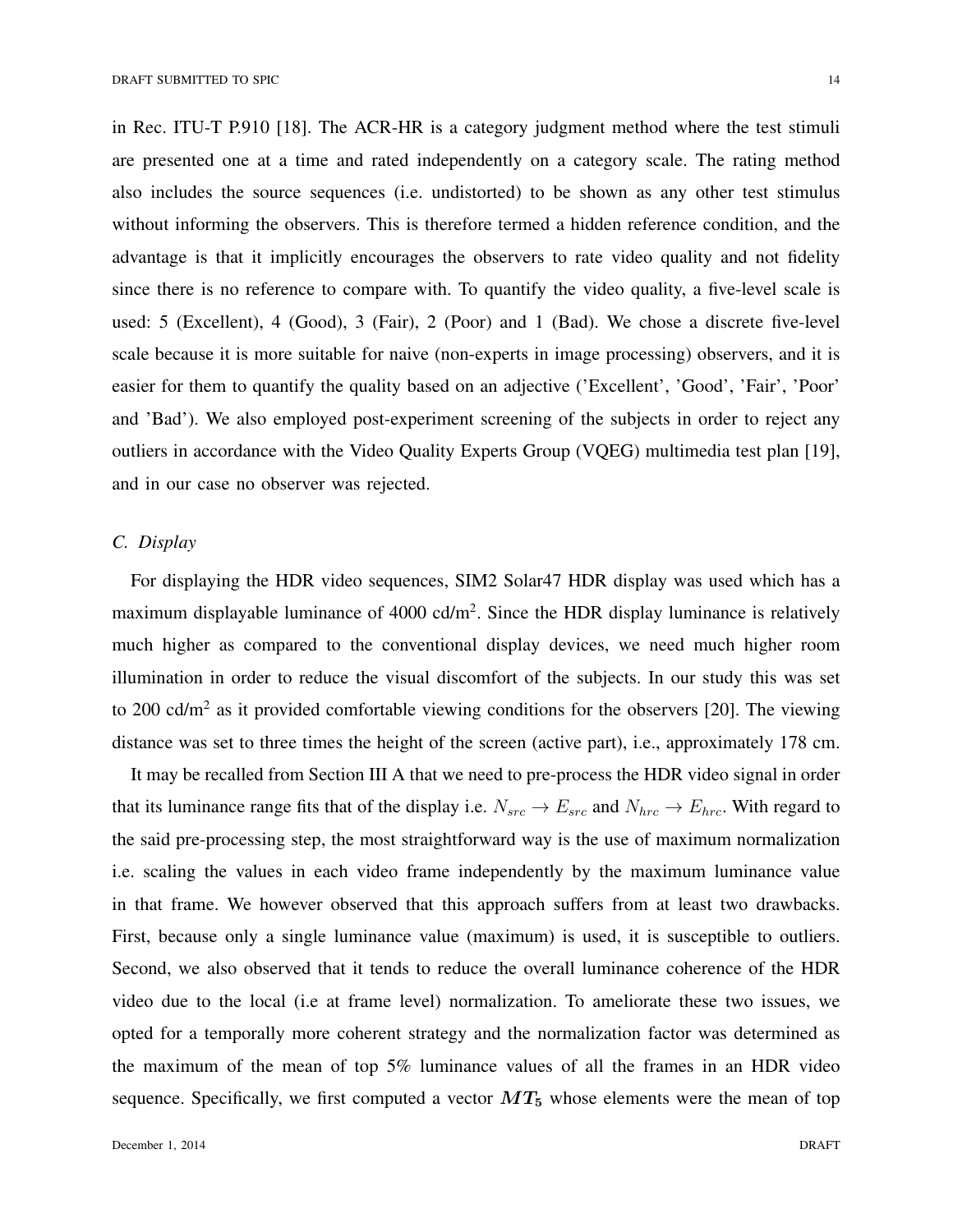5% luminance values in each HDR video frame i.e.

$$
\boldsymbol{MT_5} = \left\{ \frac{1}{|\boldsymbol{v}\epsilon T_5|} \sum_{\boldsymbol{v}\epsilon T_5} N_{\boldsymbol{v},t} \right\}_{t=1,2...F}
$$
(5)

where N denotes the native HDR values at spatial location  $v$  for frame  $t$  (F is the total number of frames),  $T_5$  denotes the set with highest 5% luminance values in the frame. Then, the native HDR values  $N$  were converted to emitted luminance values  $E$  as

$$
E = \frac{N \times 179}{max(\mathbf{MT_5})}
$$
 (6)

where the multiplication factor of 179 is the luminous efficacy of equal energy white light that is defined and used by the Radiance file format (RGBE) for the conversion to actual luminance value. Finally, a clipping function was applied to limit the  $E$  values in the range defined by the black point (lowest displayable luminance) and the maximum displayable luminance (obviously both will depend on the display characteristics).

# V. EXPERIMENTAL RESULTS

Before we compute the experimental results, it is necessary to determine the parameter values in HDR-VQM. First, to compute the values of x and  $y$ , we assume the central angle of the visual field in the fovea to be  $2^{\circ}$  [21]. Then, we can define a quantity W which denotes the length of the fixated window in terms of number of pixels and can be computed as

$$
W = \tan 2^{\circ} \times V \times \sqrt{R/D_A}
$$
 (7)

where V is the viewing distance in cm., R is the display resolution and  $D_A$  is the display area. In our case,  $V = 178$  cm,  $R = 1080 \times 1920$  pixels and  $D_A \approx 6100$  cm<sup>2</sup>. Plugging these values in to (6) gives  $W \approx 115$ . To reduce the computational effort, HDR-VQM was run on down sampled (by a factor of 2) video frames, and hence the approximate length of the fixated window will be  $W/2 \approx 58$ . Thus, we set  $x = y = 64$  pixels in order to be nearest to a more standard block size. To determine  $z$ , we assumed a fixation duration of 400 ms and with a frame rate of 25 fps, we will have  $z = 10$  frames. The number of scales and orientations used were 5 and 4, respectively i.e.  $N_{scale} = 5$  and  $N_{orient} = 4$ .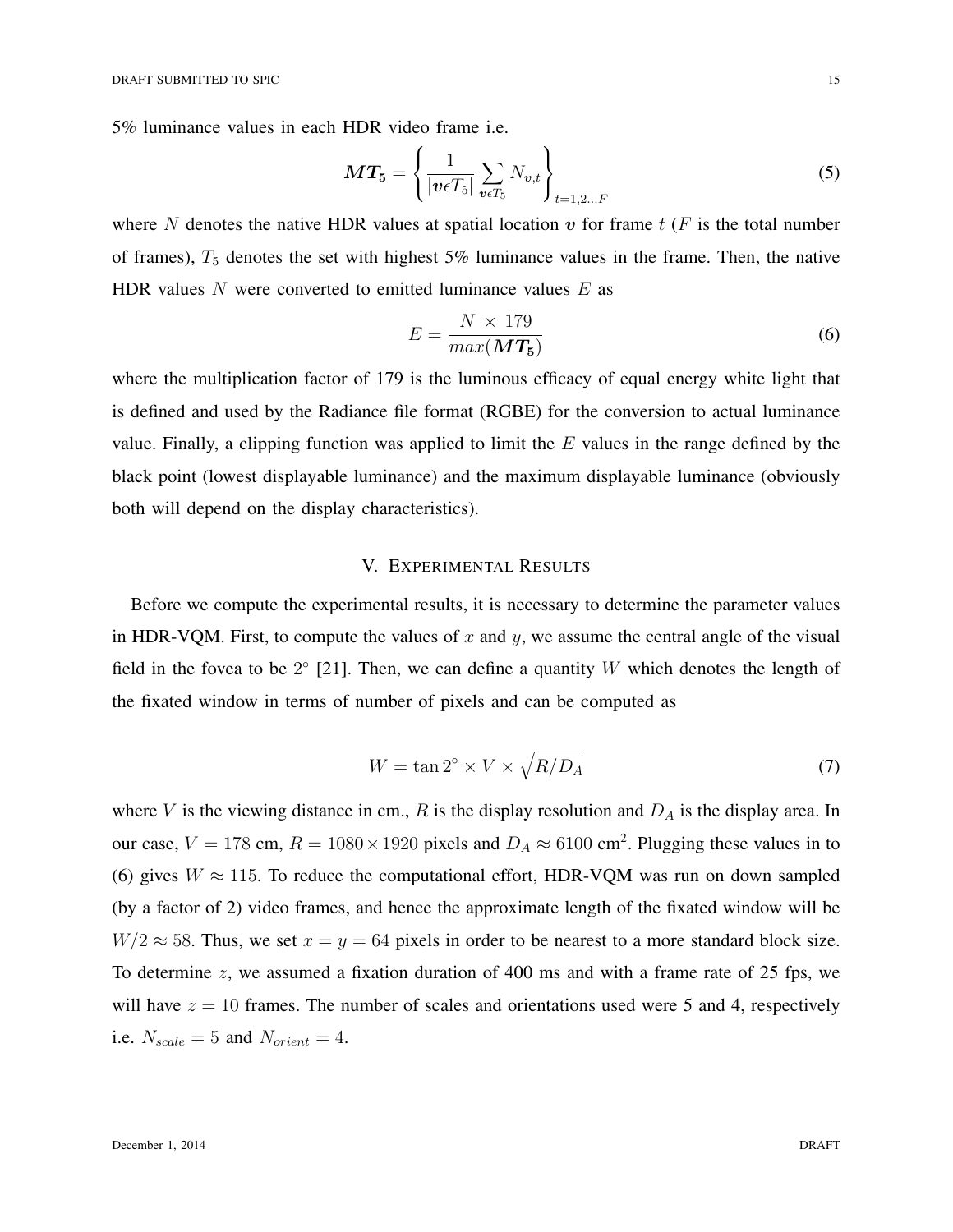#### *A. Correlation based comparisons*

The first set of experimental results are reported in terms of two criteria: Pearson linear correlation coefficient  $C_p$  (for prediction accuracy) and Spearman rank order correlation coefficient  $C_s$  (for monotonicity), between the subjective score and the objective prediction. The former depends on the non-linear mapping between objective and subjective scores (we therefore employed a four-parameter monotonic logistic mapping between the objective outputs and the subjective quality ratings [19]) while the latter is independent of any such non-linearity. We compared the performance of HDR-VQM with a few popular LDR methods including PSNR and multi-scale SSIM [11]. The input to all these methods were the perceived luminance values  $P_{src}$  and  $P_{hrc}$  and hence we refer to them as P-PSNR and P-SSIM. In addition, we considered two other methods which take as input the emitted luminance values  $E_{src}$  and  $E_{hrc}$ . The first one is the HDR-VDP-2 originally proposed in [22], and we employed its re-calibrated version reported in [23]. The second method is the relative PSNR (RPSNR) which employs a variant of the traditional mean squared error, MSE, in that it normalizes the error by the magnitude of luminance at each point in order to account for reduced sensitivity at high luminance. It can be defined as

$$
RPSNR = -10 \log_{10} \left( \frac{1}{N_{pixels}} \sum_{i,j} \frac{(E_{src_{i,j}} - E_{hrc_{i,j}})^2}{E_{src_{i,j}}^2 + E_{hrc_{i,j}}^2} \right)
$$
(8)

where  $i, j$  and  $N_{pixels}$  respectively denote the pixel index and the total number of pixels in the source and distorted frames.

Since we are dealing with full-reference video quality estimation, we computed the correlations using only the 80 distorted sequences (i.e. 80 test conditions), and these are shown in Figure 5. The results for across sequences (i.e. with all the 80 sequences) are shown in Figure 5(a). One can observe the HDR-VQM achieves relatively higher prediction accuracy in comparison to the other methods. It is also interesting to point out the proposed HDR-VQM, P-PSNR, and P-SSIM compute quality based on perceived luminance. The better performance of HDR-VQM relative to these methods therefore indicates the added value of taking into account frequency and orientation information. We also carried out analysis based on an F-test to investigate the significance of the obtained results from a statistical view point, and those results are represented graphically in Figure 5(b). In this, the  $F$  values were computed for the different methods with respect to HDR-VQM (the residuals were verified to be approximately Gaussian which is an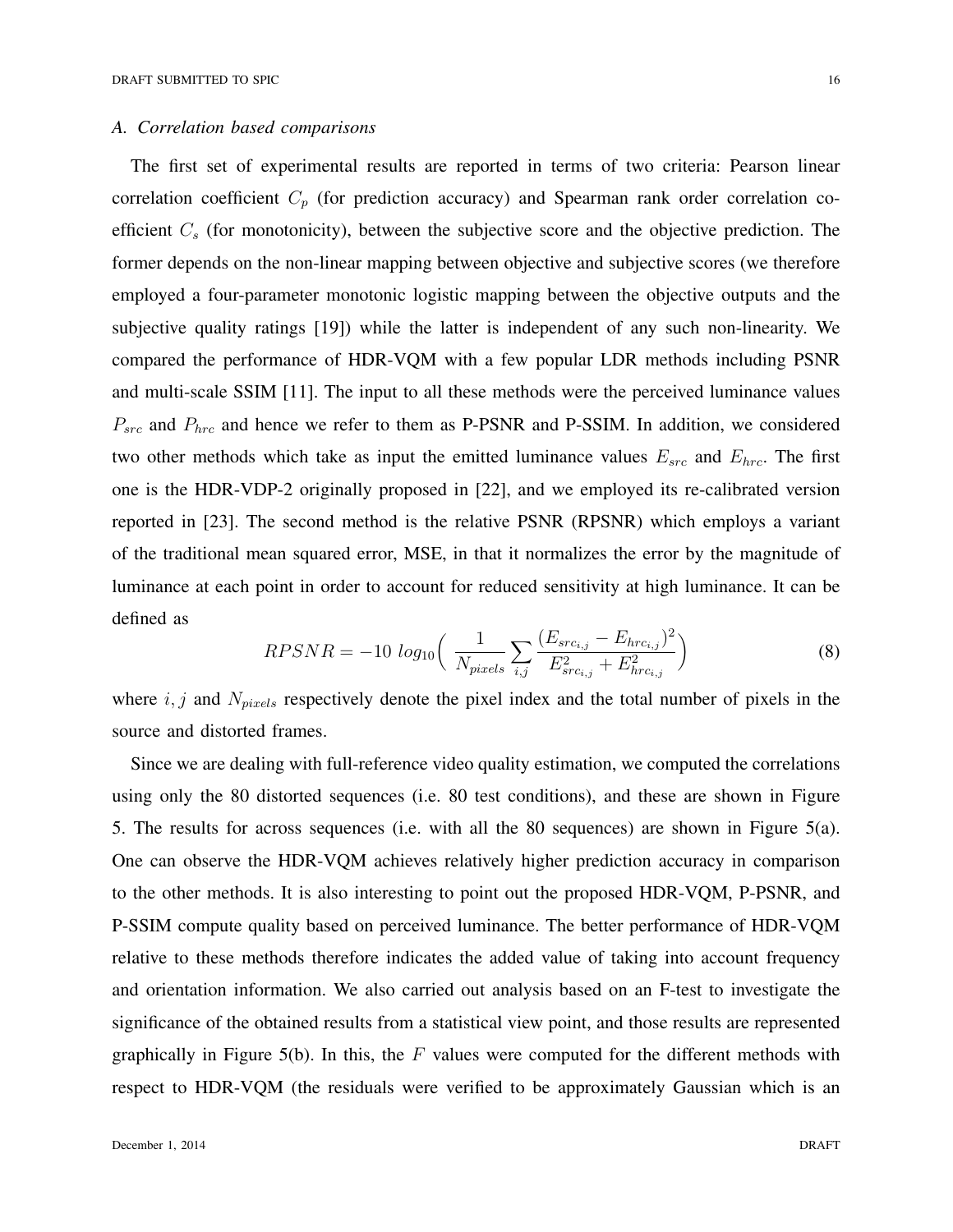

Fig. 5: Numerical results, (a)  $C_p$  and  $C_s$  for all 80 distorted sequences, (b) F-test results. Figure best viewed in color.



Fig. 6:  $C_p$  values for per source (src) sequence (these values are computed without the logistic fitting function). Figure best viewed in color.

assumption for F-test). The cases for which  $F > F_{critical}$  (i.e. points above the  $F_{critical}$  line) indicate that HDR-VQM is significantly better than the corresponding method. Of course, a larger test bed could help to further bring out such statistical differences between objective methods.

Finally, the results, i.e.  $C_p$  values (without any non-linear fitting since the number of data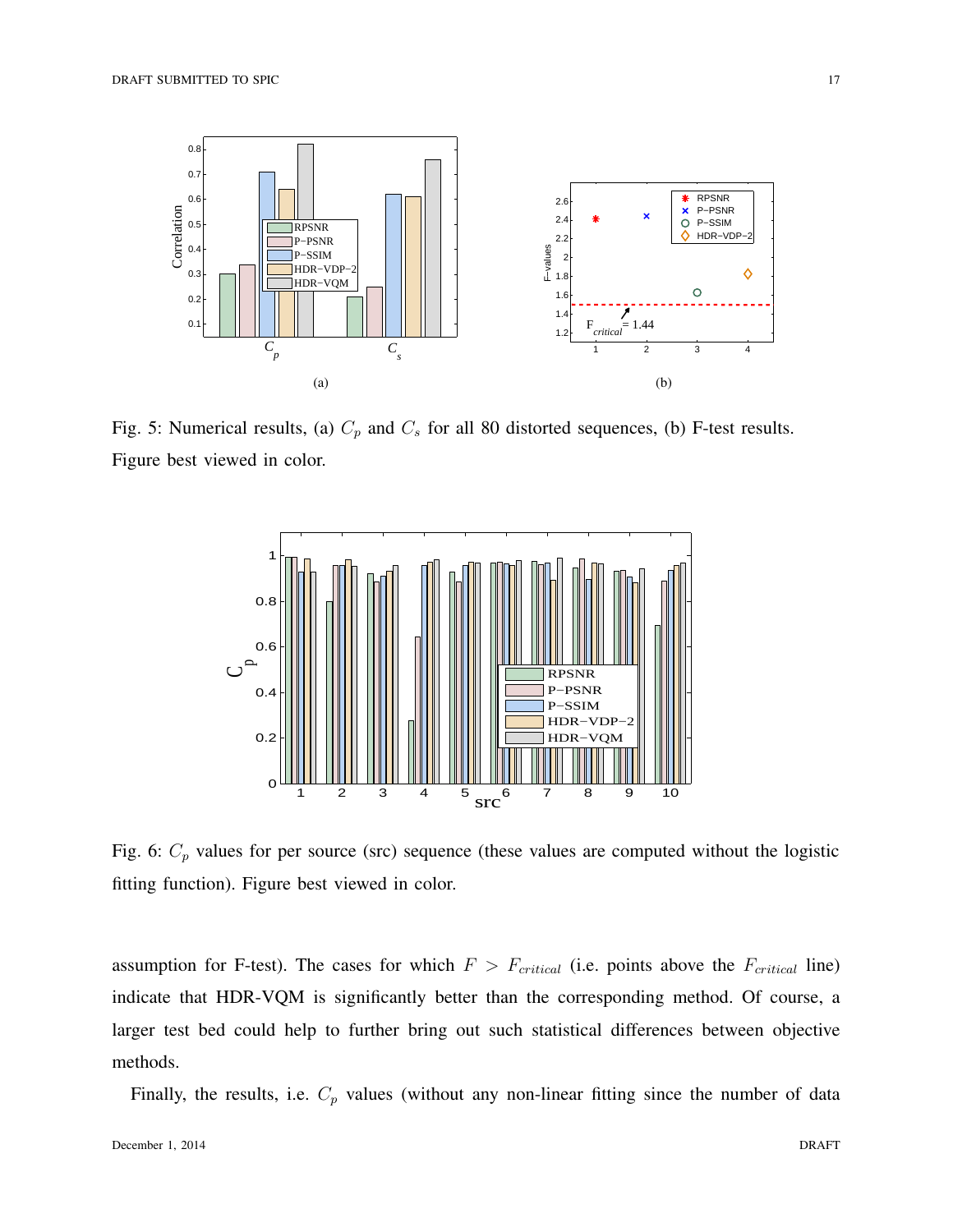points to be fitted is small), for per source sequence are indicated in Figure 6 from which we note that simpler methods like P-PSNR and MRSE tend to perform better (although the performance is still not consistent for each source) as compared to across sequence. But, in general, HDR-VQM is competitive or better in majority of cases.

To further explain why simpler methods like RPSNR and P-PSNR achieve relatively lower correlations in case of across sequence in comparison to the case of per sequence, the scatter plots for different methods are shown in Figure 7. In this, the x-axis denotes the objective scores while the y-axis indicates the MOS. We can see for instance in Figure  $7(a)$  that while the RPSNR values per source are more linearly related to the MOS, they exhibit a large scatter due to the curves being shifted for each source. As a result, for similar MOS values across sequences, the corresponding RPSNR values can be quite different. This decreases the overall correlations. On the other hand, the HDR-VQM, while not perfect, exhibits less scatter across sequences indicating its ability to better distinguish between quality levels of video sequences from across different sources. To illustrate this further, we take two specific conditions for src1 and src6. One can see that for RPSNR achieves quite high correlations (in both these cases it is higher than 0.96) for both these source sequences. Consider the conditions: (a) src1 encoded at the lowest bit-rate (highest QP), (b) src6 encoded at the highest bit-rate (lowest QP). The RPSNR value for the first condition was 32.70 dB while the corresponding subjective score was 1.04. On the other hand, for the second condition, the RPSNR was 28.54 dB with the subjective score for this condition being 3.92. Thus, just looking at RPSNR values can lead to the conclusion that the HDR video in first condition has higher quality than the one in the second condition, which is not the case according to subjective opinion. On the other hand, the HDR-VOM values for the two conditions (respectively 0.1795 and 0.01, recall smaller HDR-VQM implies higher quality) are more in line with subjective opinion. We also wish to stress that this example is only meant to highlight specific potential problems with simpler methods like RPSNR. Of course, one should rely on correlation based comparisons and outlier ratio analysis (presented in the next subsection) to draw more general conclusions about the performance of different objective methods.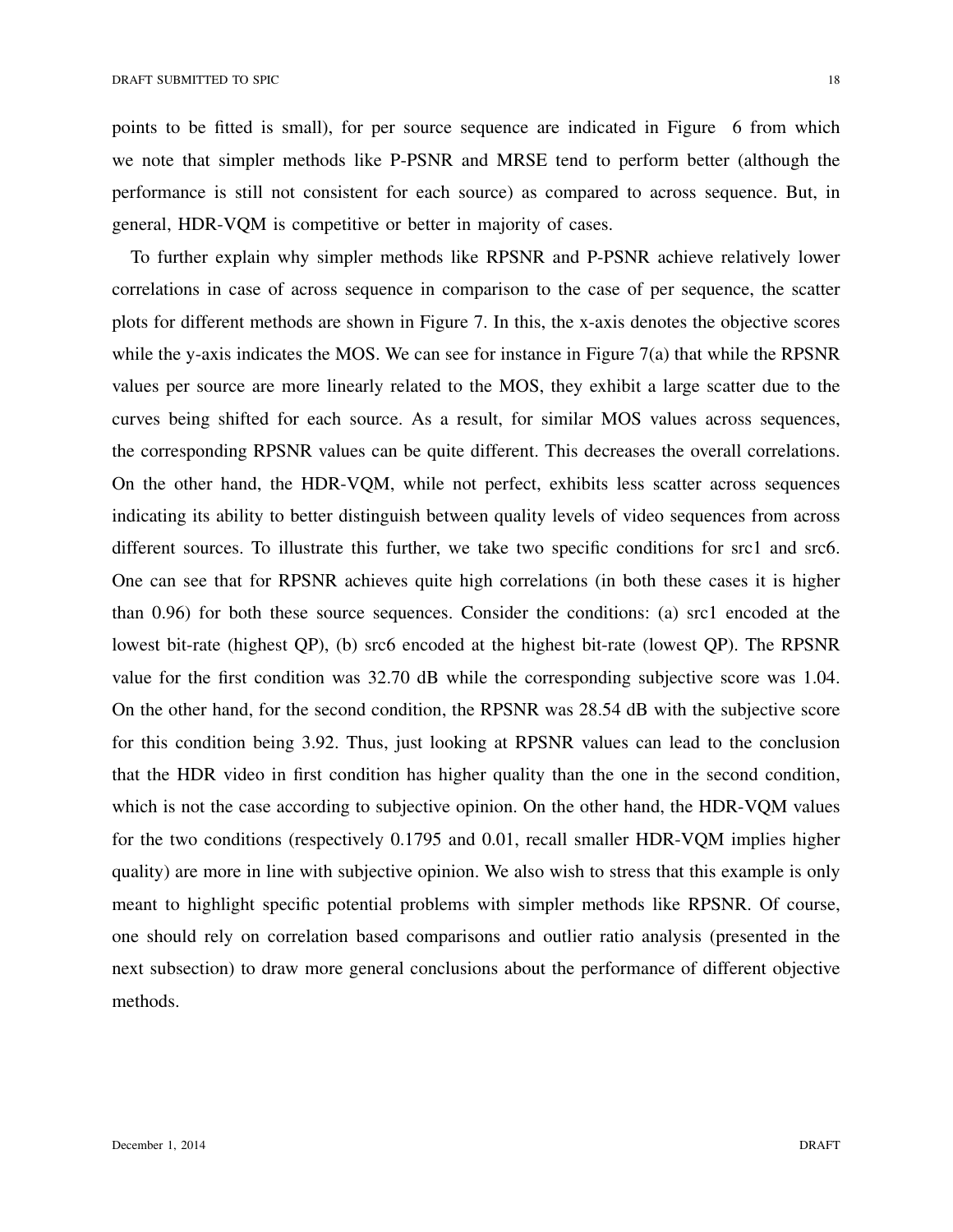

Fig. 7: Scatter plots for different objective methods, (a) RPSNR, (b) P-PSNR, (c) P-SSIM, (d) HDR-VDP-2 and (e) HDR-VQM. Figure best viewed in color.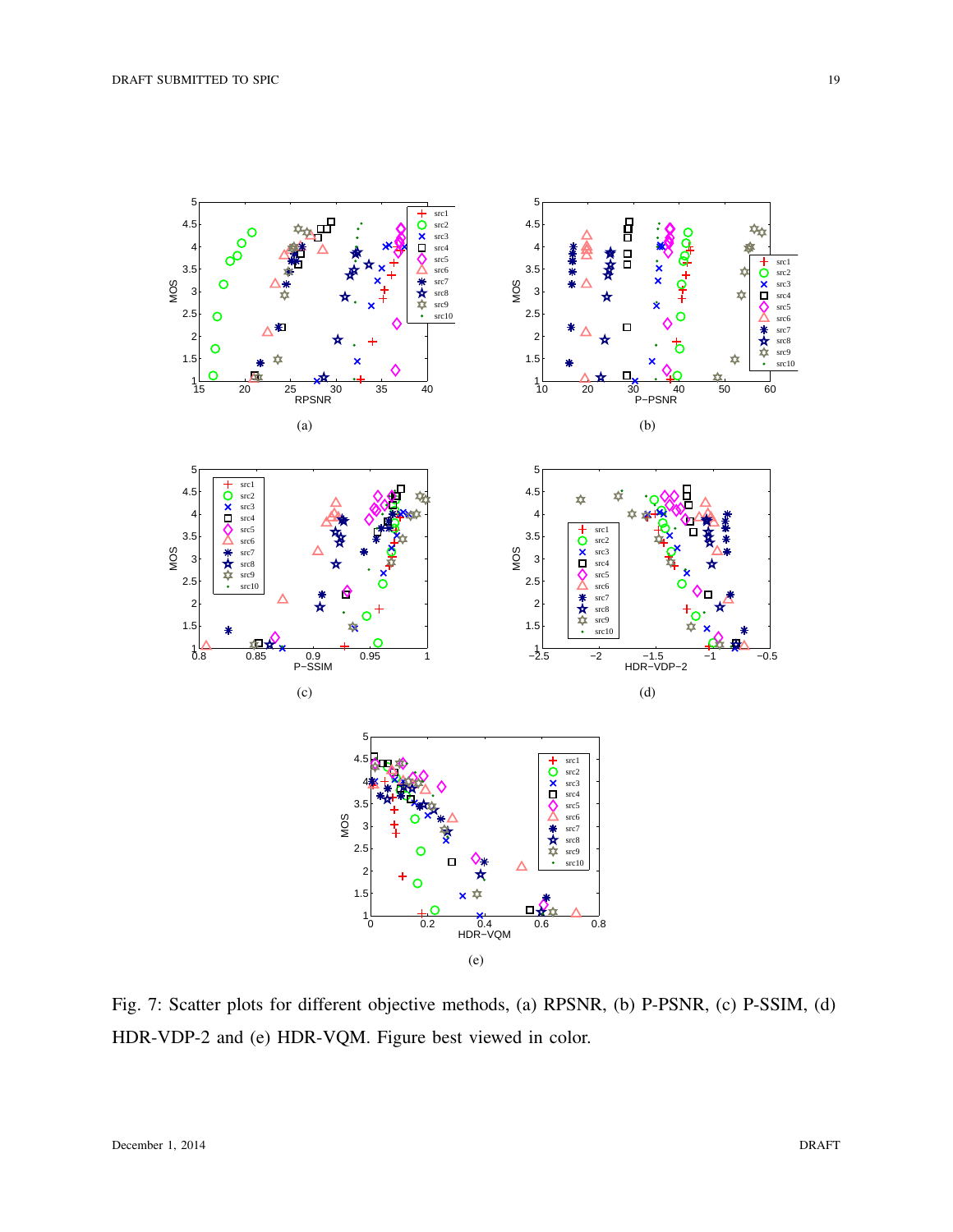|                    | R-PSNR | <b>P-PSNR</b> | <b>P-SSIM</b> | HDR-VDP-2    HDR-VOM |     |
|--------------------|--------|---------------|---------------|----------------------|-----|
| Number of Outliers | 42     | 46            | 35            |                      |     |
| % of Outliers      | 52%    | 57%           | 43%           | 47%                  | 22% |

TABLE I: Outlier ratio analysis for the 80 test conditions in the HDR video dataset.

#### *B. Outlier ratio analysis*

Outlier ratio analysis is another approach to evaluate objective methods for their prediction accuracy. It is different from the usual correlation based comparisons in that it does not penalize if the prediction error is within the limit of uncertainty in the subjective rating process. Particularly, it can be very useful in applications such as video compression where one is generally interested in the rate distortion (RD) behavior of objective methods i.e. how the objective visual quality varies with bit rates for different source sequences and to what extent that compares with the subjective video quality. To carry out the outlier ratio analysis, we computed the number of outliers from different objective methods for the 80 conditions used in our HDR video dataset. To define an outlier, we use the fact that the subjective rating process is always associated with uncertainty due to inter-observer differences between the perceived quality of the same stimuli. Consequently, the actual subjective video quality can vary between two limits which can be, for instance, determined based on confidence intervals. Therefore, we first computed the absolute prediction error between the subjective MOS and logistically transformed objective scores for each of the 80 test conditions. For each objective method, if the said error was greater than twice the 95% confidence interval associated with the MOS, then that objective method was deemed as an outlier for the given condition. Formally, if  $|MOS_c - OM_c^{(logistic)}| > 2CI_c$  then the objective prediction from the given objective method  $OM$  will be deemed as an outlier for condition  $c$  $(c = 1, 2, ... 80)$ . Here  $MOS_c$ ,  $OM_c^{(logistic)}$  and  $CI_c$  respectively denote the subjective score, the logistically transformed value from the method OM and the associated 95% confidence interval, for condition  $c$ . The resulting number of outliers for each objective method is shown in Table I along the percentage of outliers for the 80 test conditions.

We find that HDR-VQM has the least number of outliers (22%). Also notice that P-SSIM, which was second in terms of correlation results in Figure 5(a), has about 43% outliers which is almost double that of HDR-VQM. Thus, such outlier analysis provides additional insights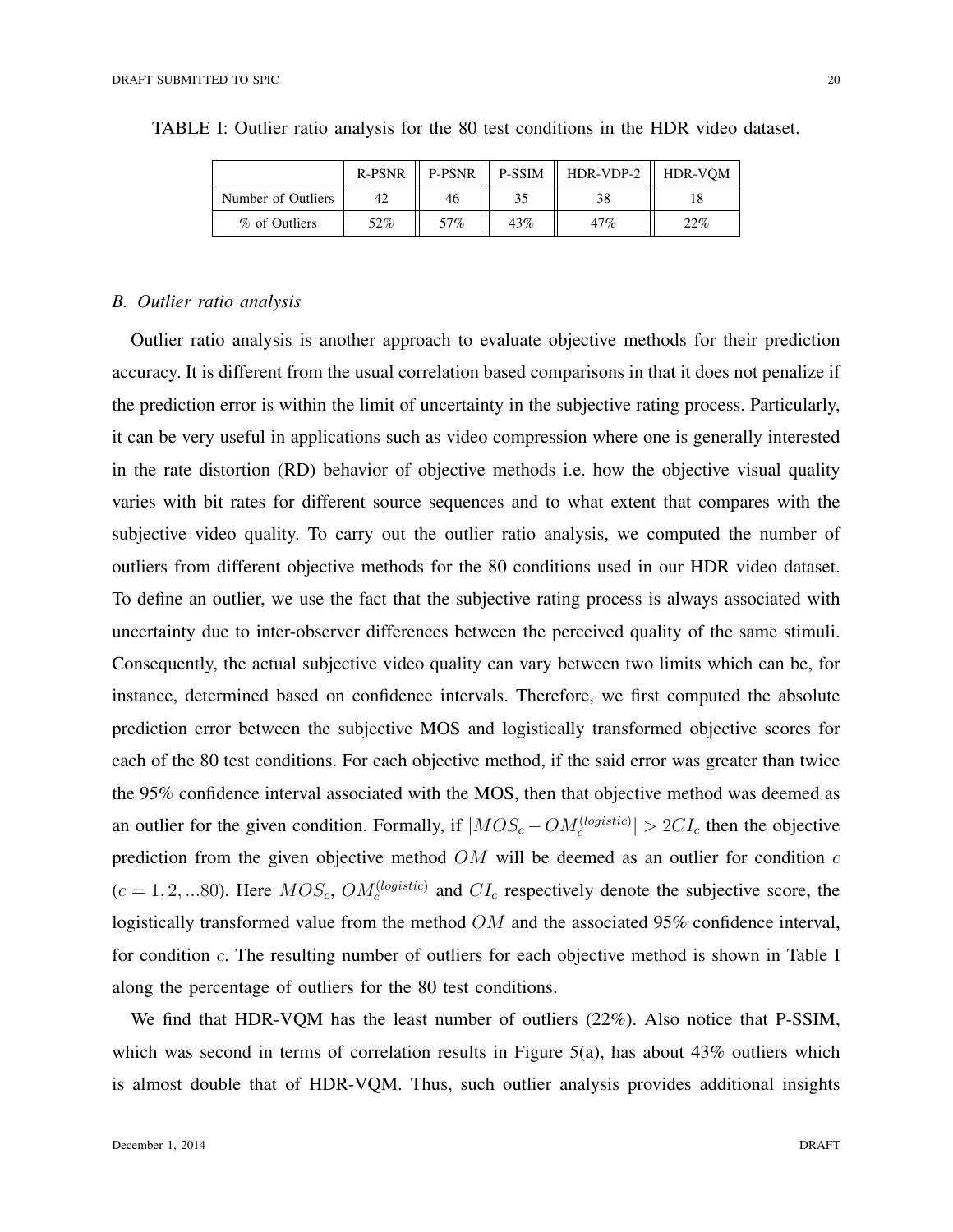into the behavior of different objective methods which is probably less apparent looking at just the correlation values. The main advantage of outlier analysis is that it helps to evaluate metric accuracy by taking into account the variability or uncertainty (expressed via 95% confidence intervals in our dataset) in subjective opinions, which are ignored in correlation based com-

parisons. Overall we find that HDR-VQM is reasonably accurate and more consistent for both across and per sequence cases as indicated by different tests (including correlation coefficients, statistical test and outlier analysis).

# VI. DISCUSSION

The previous sections proposed and verified the performance of an objective HDR video quality estimator HDR-VQM. An important point worth re-iterating is that in light of limitations imposed in HDR display technologies, the HDR video signal must be pre-processed. This, in turn implies that HDR video quality can be affected by the type of pre-processing used as well as the maximum displayable luminance since these can affect distortion visibility. Thus, the role of a display model is more prominent in HDR, and objective quality assessment should consider this aspect. As opposed to this, quality measurement for the traditional LDR video signals does not usually require any specific display based pre-processing. By this, we do not imply that the display does not affect quality judgment in LDR domain, merely its effect is perhaps less prominent.

While the proposed HDR-VQM is reasonably accurate, it is certainly not without its limitations as is the case with any objective method. The reader will notice that HDR-VQM does not explicitly account for spatio-temporal masking that could play a role in quality judgment. Therefore, in the current form, it is assumed that the employed measure of similarity is directly related to the change in video quality. We note that such an assumption is more reasonable for supra-threshold distortions (i.e. distortions clearly visible to the human eye) but may not always hold in case of near-threshold distortion levels where the impact of spatio-temporal masking may be more prominent. Also recall that in (3) we did not employ a more sophisticated weighting such as one based on CSF. Thus, in the current formulation, HDR-VQM may be more effective in case of supra-threshold distortions and we believe that it is important to make this distinction in order to define the scope of application.

With regard to the strengths of the proposed method, one of the most prominent is its relatively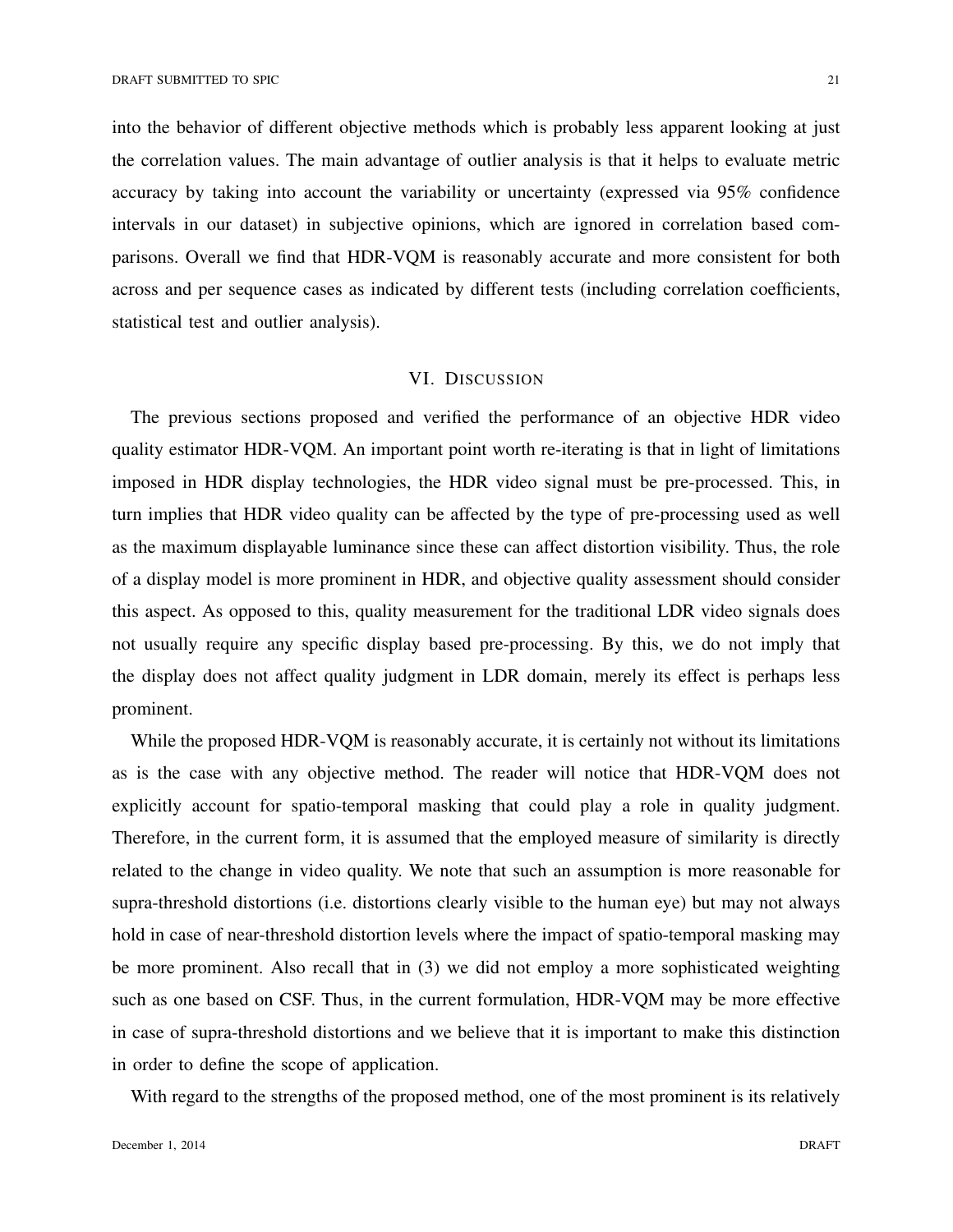

Fig. 8: % of outliers and the relative computational complexity (expressed as relative execution time with respect to RPSNR) for different methods. Figure best viewed in color.

low computational complexity due to the fact that it does not explicitly extract motion information from the video. Rather, the focus is on exploiting basic video signal characteristics by resorting to spatio-temporal analysis which, in turn, is based on the idea that humans tend to judge video quality in local context, both from spatial and temporal view points. As a consequence, HDR-VQM also provides certain local spatio-temporal quality information that can be for instance useful as feedback for video codec optimization. While a formal computational complexity analysis of HDR-VQM is not the focus of this work, recall that in HDR-VQM we performed the filtering in the frequency domain. This allows us to exploit the efficiency of the Fast Fourier Transform (FFT) and inverse FFT whose complexity is  $O(M^2 log M)$  where M is the frame size. Further, Figure 8 provides the percentage of outliers and the relative computational complexity (expressed as the execution time realtive to RPSNR). Obviously, lower values for an objective method along both axes implies that it is better. We find that the relative execution time for HDR-VQM is reasonable considering the improvements (i.e. smallest % of outliers) in performance over other methods. The reader will also appreciate the fact that video quality judgment, in general, can depend on several extraneous factors (such as display type, viewing distance, ambient lighting conditions etc.) apart from the distortions themselves. In that regard, a notable feature of HDR-VQM is that it takes into account some of the mentioned factors such as the viewing distance, fixation duration and display resolution in computing the different parameters. This allows HDR-VQM to adapt to some of the physical factors that may affect subjective quality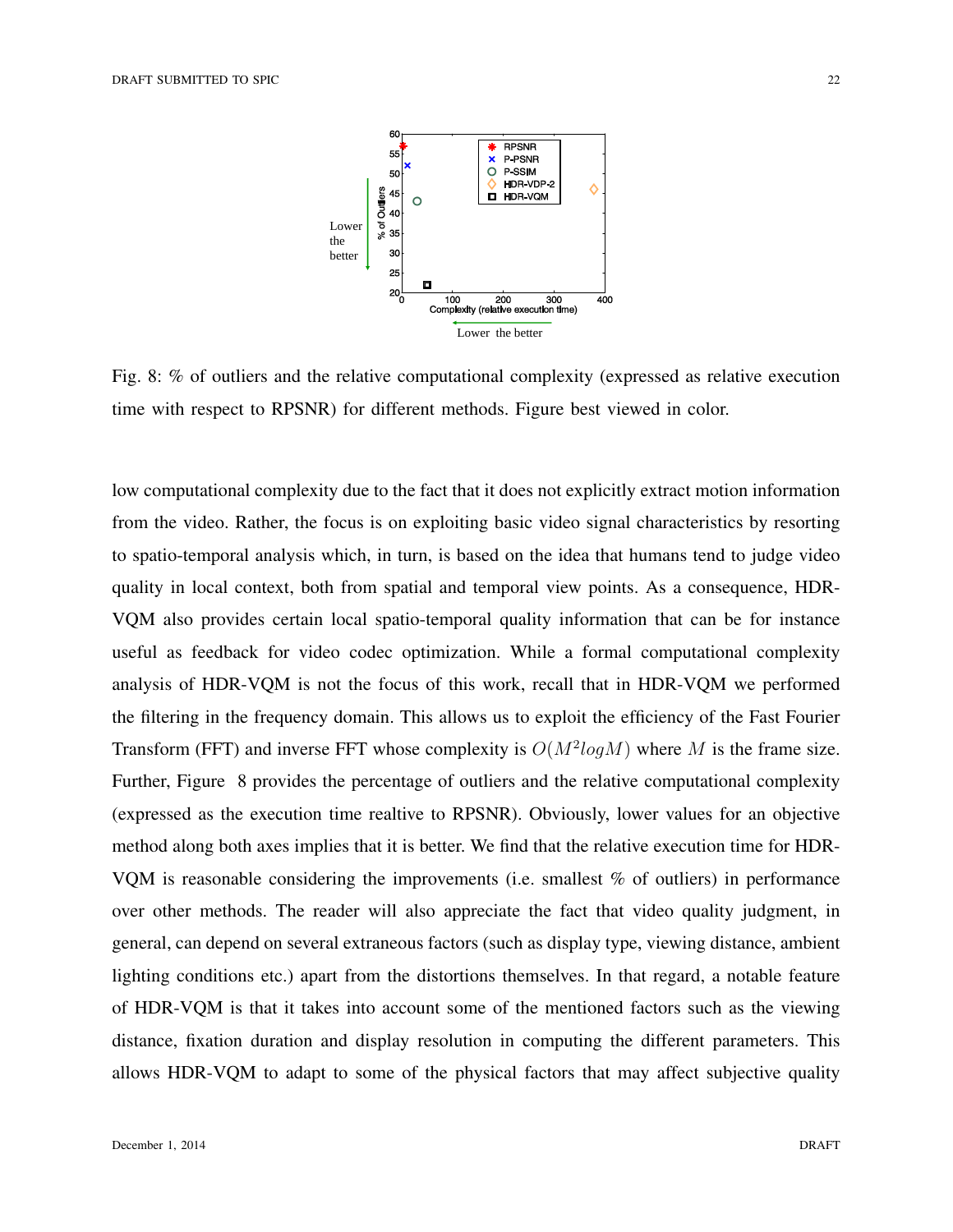judgment. Finally, HDR-VQM does not have any parameter that needs to be tuned/trained and hence does not require a priori information about the content or distortion.

# VII. CONCLUDING THOUGHTS

HDR imaging is increasingly becoming popular in the multimedia signal processing community primarily as a tool towards enhancing the immersive video experience of the user. However, there are very few works that address the issue of assessing the impact of HDR video processing algorithms on the perceptual video quality both from subjective and objective angles. The study in this paper seeks to outline the first steps towards the design and verification of an objective HDR video quality estimator HDR-VQM. While objective video quality measurements cannot always replace subjective opinion, they can still be useful in specific HDR video processing applications where subjective studies may be infeasible (eg. real-time video streaming, video encoding etc.). To that extent and within the scope of its application, HDR-VQM is a reasonable objective tool for HDR video quality measurement. To enable others to use the proposed method as well as validate it independently, a software implementation will soon be made available online for free download and use. The immediate future work will ensue further refinement of the presented method in view of some of the mentioned limitations as well as further validation with larger HDR video datasets.

#### ACKNOWLEDGMENT

The authors wish to thank Romuald Pepion for his help in generating the subjective test results used in this paper. This work has been supported by the NEVEx project FUI11 financed by the French government.

#### **REFERENCES**

- [1] P. L. Callet, S. Moller, and A. Perkis, "Qualinet white paper on definitions of quality of experience (2012)," White Paper, European Network on Quality of Experience in Multimedia Systems and Services (COST Action IC 1003), 2013.
- [2] F. Banterle, A. Artusi, K. Debattista, and A. Chalmers, *Advanced High Dynamic Range Imaging: Theory and Practice*. Natrick, MA, USA: AK Peters (CRC Press), 2011.
- [3] M. Narwaria, M. Silva, P. L. Callet, and R. Pepion, "Tone mapping-based high-dynamic-range image compression: study of optimization criterion and perceptual quality," *Optical Engineering*, vol. 52, no. 10, pp. 102 008–102 008, 2013.
- [4] G. Valenzise, F. Simone, P. Lauga, and F. Dufaux, "Performance evaluation of objective quality metrics for hdr image compression," in *Proc. SPIE*, vol. 9217, 2014, pp. 92 170C–92 170C–10.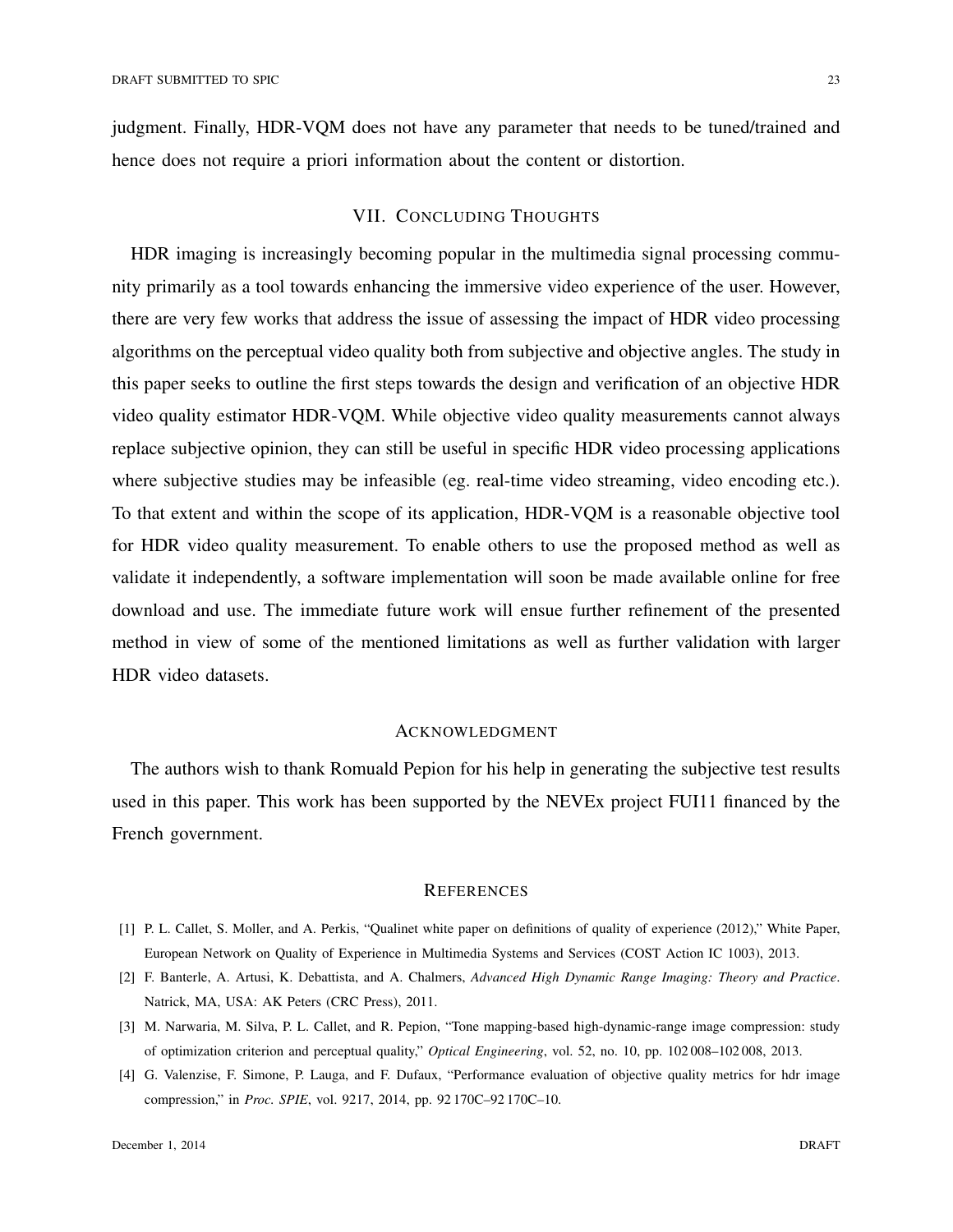- [5] M. Narwaria, M. Silva, P. L. Callet, and R. Pepion, "On improving the pooling in HDR-VDP-2 towards better hdr perceptual quality assessment," in *Proc. SPIE*, vol. 9014, 2014, pp. 90 140N–90 140N–9.
- [6] G. Mather, *Foundations of Perception*. Psychology Press, Hove, East Sussex, 2006.
- [7] R. Mantiuk, K. Myszkowski, and H. Seidel, "Lossy compression of high dynamic range images and video," in *Proc. SPIE*, vol. 6057, 2006, pp. 60 570V–60 570V–10.
- [8] T. Aydin, R. Mantiuk, and H. Seidel, "Extending quality metrics to full luminance range images," in *Proc. SPIE*, vol. 6806, 2008, pp. 68 060B–68 060B–10.
- [9] A. Koz and F. Dufaux, "Optimized tone mapping with perceptually uniform luminance values for backward-compatible high dynamic range video compression," in *Proc. IEEE Visual Communications and Image Processing (VCIP)*, Nov 2012, pp. 1–6.
- [10] D. Field, "Relations between the statistics of natural images and the response properties of cortical cells," *J. Opt. Soc. Am. A*, vol. 4, no. 12, pp. 2379–2394, Dec 1987. [Online]. Available: http://josaa.osa.org/abstract.cfm?URI=josaa-4-12-2379
- [11] Z. Wang, E. Simoncelli, and A. Bovik, "Multiscale structural similarity for image quality assessment," in *Proc. IEEE Conference Record of the Thirty-Seventh Asilomar Conference on Signals, Systems and Computers*, vol. 2, Nov 2003, pp. 1398–1402.
- [12] M. Pinson and S. Wolf, "A new standardized method for objectively measuring video quality," *IEEE Trans. Broadcast.*, vol. 50, no. 3, pp. 312–322, Sept 2004.
- [13] M. Narwaria, W. Lin, and A. Liu, "Low-complexity video quality assessment using temporal quality variations," *IEEE Trans. Multimedia*, vol. 14, no. 3, pp. 525–535, June 2012.
- [14] A. Ninassi, O. Meur, P. L. Callet, and D. Barba, "Considering temporal variations of spatial visual distortions in video quality assessment," *IEEE J. Sel. Topics Signal Process.*, vol. 3, no. 2, pp. 253–265, April 2009.
- [15] O. Meur, A. Ninassi, P. L. Callet, and D. Barba, "Overt visual attention for free-viewing and quality assessment tasks: Impact of the regions of interest on a video quality metric," *Signal Processing: Image Communication*, vol. 25, no. 7, pp. 547 – 558, 2010.
- [16] M. Narwaria, M. Silva, and P. L. Callet, "High dynamic range visual quality of experience measurement: Challenges and perspectives," in *Visual Signal Quality Assessment*, C. Deng, L. Ma, W. Lin, and K. N. Ngan, Eds. Springer International Publishing, 2015, pp. 129–155. [Online]. Available: http://dx.doi.org/10.1007/978-3-319-10368-6 5
- [17] "Methodology for the subjective assessment of the quality of television pictures." Recommendation ITU-R BT.500-13, Jan 2012. [Online]. Available: http://www.itu.int/rec/R-REC-BT.500-13-201201-I
- [18] "Subjective video quality assessment methods for multimedia applications." ITU-T Recommendation P.910, April 2008. [Online]. Available: http://www.itu.int/rec/T-REC-P.910-200804-I
- [19] "Final report from the video quality experts group on the validation of objective quality metrics for video quality assessment." Video Quality Experts Group (VQEG), March 2003.
- [20] "Tone mapping based HDR compression: Does it affect visual experience?" *Signal Processing: Image Communication*, vol. 29, no. 2, pp. 257 – 273, 2014.
- [21] D. Green, "Regional variations in the visual acuity for interference fringes on the retina," *J Physiol.*, vol. 207, no. 2, pp. 351 – 356, Apr 1970.
- [22] R. Mantiuk, K. Kim, A. Rempel, and W. Heidrich, "HDR-VDP-2: A calibrated visual metric for visibility and quality predictions in all luminance conditions," *ACM Trans. Graph.*, vol. 30, no. 4, pp. 40:1–40:14, Jul. 2011.